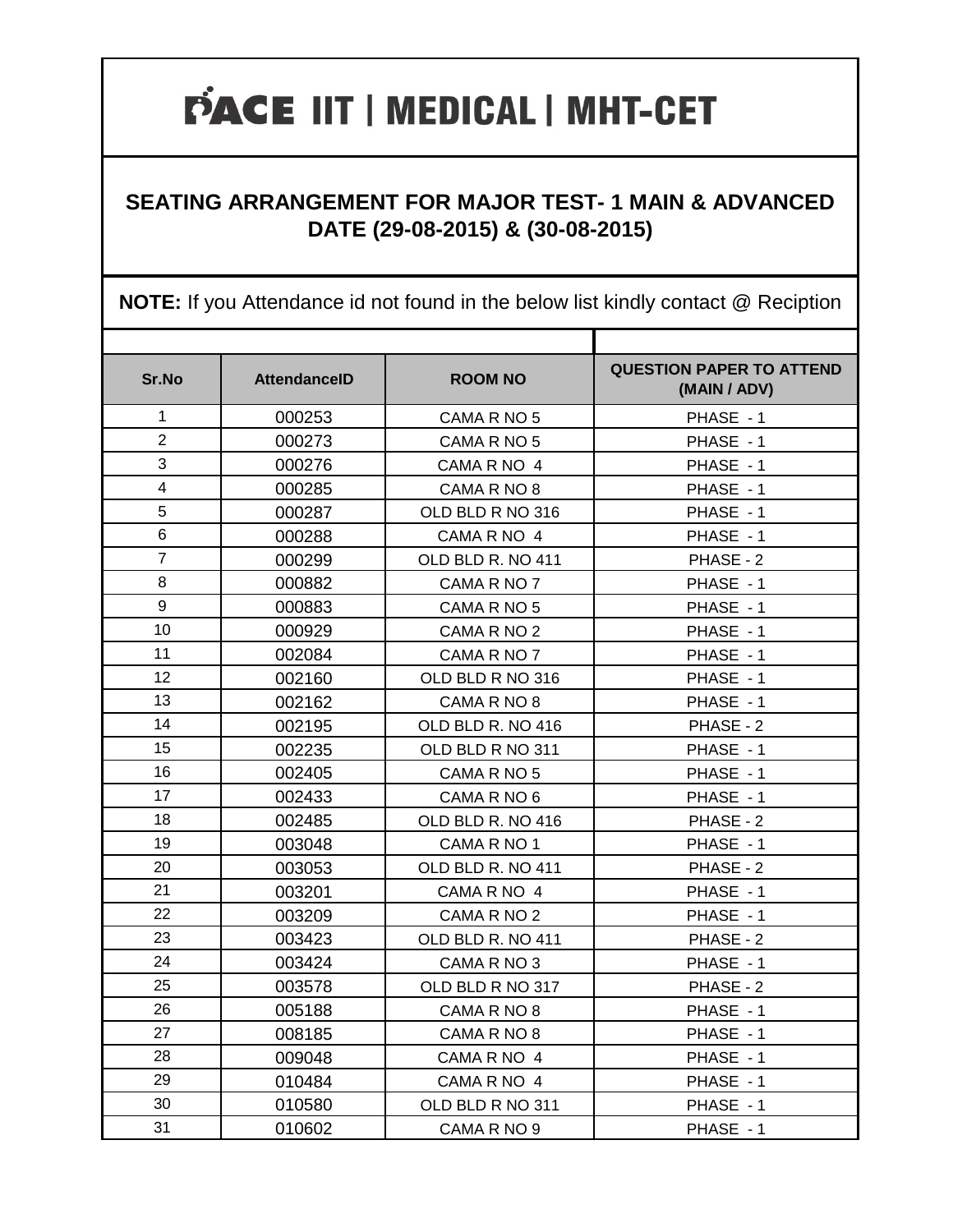#### **SEATING ARRANGEMENT FOR MAJOR TEST- 1 MAIN & ADVANCED DATE (29-08-2015) & (30-08-2015)**

| Sr.No | <b>AttendanceID</b> | <b>ROOM NO</b>   | <b>QUESTION PAPER TO ATTEND</b><br>(MAIN / ADV) |
|-------|---------------------|------------------|-------------------------------------------------|
| 32    | 010632              | CAMA R NO 4      | PHASE - 1                                       |
| 33    | 010673              | CAMA R NO 1      | PHASE - 1                                       |
| 34    | 010682              | OLD BLD R NO 311 | PHASE - 1                                       |
| 35    | 010803              | CAMA R NO 9      | PHASE - 1                                       |
| 36    | 010857              | CAMA R NO 5      | PHASE - 1                                       |
| 37    | 011014              | CAMA R NO 5      | PHASE - 1                                       |
| 38    | 011049              | CAMA R NO 5      | PHASE - 1                                       |
| 39    | 011654              | OLD BLD R NO 316 | PHASE - 1                                       |
| 40    | 011664              | CAMA R NO 4      | PHASE - 1                                       |
| 41    | 011754              | CAMA R NO 1      | PHASE - 1                                       |
| 42    | 011767              | CAMA R NO 6      | PHASE - 1                                       |
| 43    | 011932              | OLD BLD R NO 314 | PHASE - 2                                       |
| 44    | 011953              | OLD BLD R NO 316 | PHASE - 1                                       |
| 45    | 012770              | CAMA R NO 8      | PHASE - 1                                       |
| 46    | 012973              | CAMA R NO 2      | PHASE - 1                                       |
| 47    | 013182              | CAMA R NO 2      | PHASE - 1                                       |
| 48    | 014232              | OLD BLD R NO 213 | PHASE - 2                                       |
| 49    | 014339              | CAMA R NO 4      | PHASE - 1                                       |
| 50    | 014671              | OLD BLD R NO 311 | PHASE - 1                                       |
| 51    | 015655              | CAMA R NO 3      | PHASE - 1                                       |
| 52    | 015656              | CAMA R NO 1      | PHASE - 1                                       |
| 53    | 016561              | CAMA R NO 4      | PHASE - 1                                       |
| 54    | 018309              | CAMA R NO 4      | PHASE - 1                                       |
| 55    | 018430              | CAMA R NO 6      | PHASE - 1                                       |
| 56    | 018662              | CAMA R NO 2      | PHASE - 1                                       |
| 57    | 018720              | CAMA R NO 8      | PHASE - 1                                       |
| 58    | 019010              | CAMA R NO 4      | PHASE - 1                                       |
| 59    | 019017              | OLD BLD R NO 316 | PHASE - 1                                       |
| 60    | 019038              | CAMA R NO 5      | PHASE - 1                                       |
| 61    | 019143              | CAMA R NO 4      | PHASE - 1                                       |
| 62    | 019319              | CAMA R NO 5      | PHASE - 1                                       |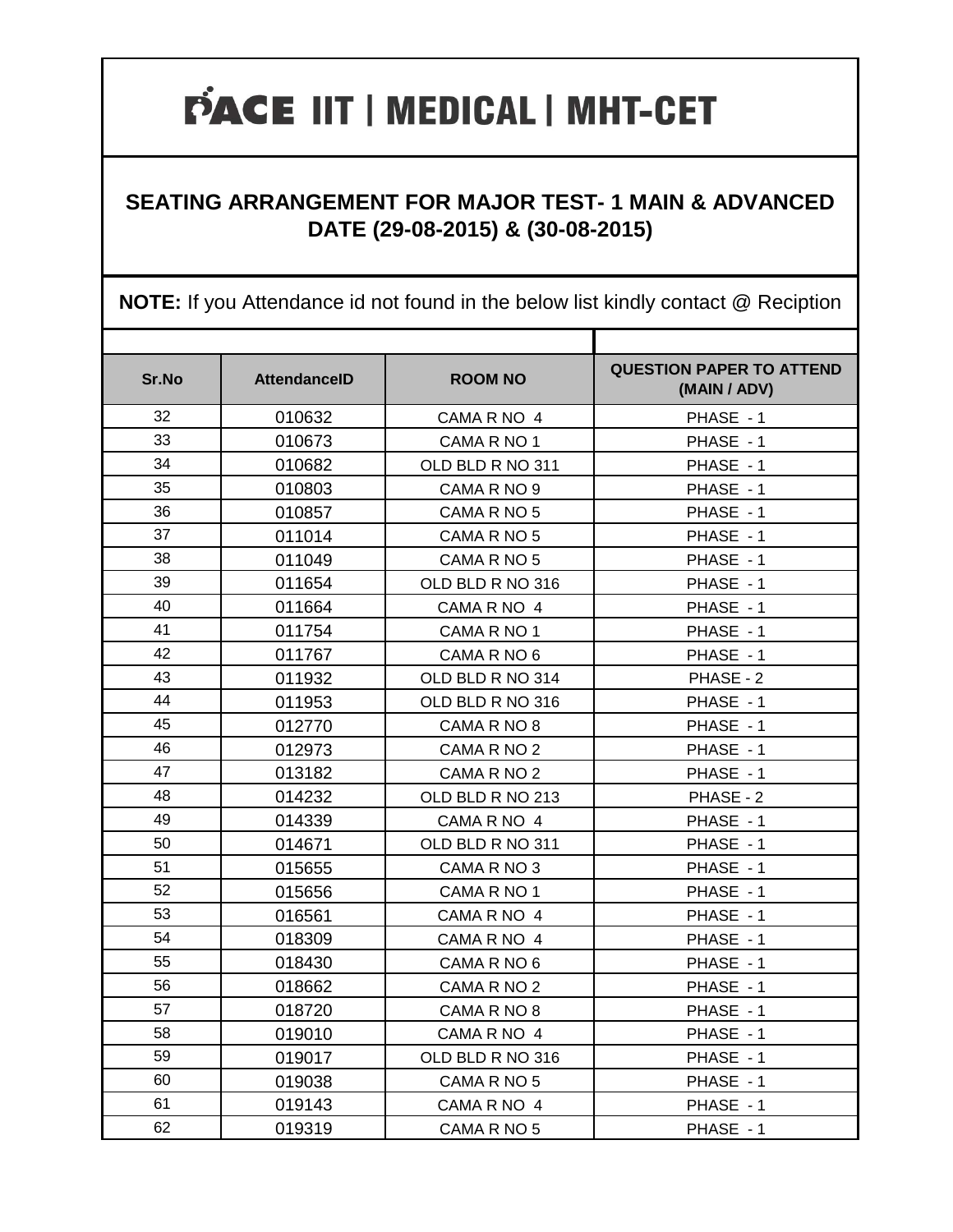#### **SEATING ARRANGEMENT FOR MAJOR TEST- 1 MAIN & ADVANCED DATE (29-08-2015) & (30-08-2015)**

| Sr.No | <b>AttendanceID</b> | <b>ROOM NO</b>    | <b>QUESTION PAPER TO ATTEND</b><br>(MAIN / ADV) |
|-------|---------------------|-------------------|-------------------------------------------------|
| 63    | 020215              | CAMA R NO 3       | PHASE - 1                                       |
| 64    | 020326              | OLD BLD R NO 213  | PHASE - 2                                       |
| 65    | 021294              | CAMA R NO 9       | PHASE - 1                                       |
| 66    | 021751              | OLD BLD R NO 316  | PHASE - 1                                       |
| 67    | 021931              | CAMA R NO 1       | PHASE - 1                                       |
| 68    | 021956              | CAMA R NO 4       | PHASE - 1                                       |
| 69    | 022181              | OLD BLD R NO 311  | PHASE - 1                                       |
| 70    | 022314              | OLD BLD R NO 316  | PHASE - 1                                       |
| 71    | 022746              | CAMA R NO 7       | PHASE - 1                                       |
| 72    | 022782              | CAMA R NO 4       | PHASE - 1                                       |
| 73    | 024217              | CAMA R NO 3       | PHASE - 1                                       |
| 74    | 024837              | CAMA R NO 4       | PHASE - 1                                       |
| 75    | 026091              | CAMA R NO 5       | PHASE - 1                                       |
| 76    | 026606              | CAMA R NO 2       | PHASE - 1                                       |
| 77    | 026608              | OLD BLD R. NO 411 | PHASE - 2                                       |
| 78    | 026615              | CAMA R NO 8       | PHASE - 1                                       |
| 79    | 026617              | CAMA R NO 8       | PHASE - 1                                       |
| 80    | 026620              | CAMA R NO 6       | PHASE - 1                                       |
| 81    | 026631              | CAMA R NO 9       | PHASE - 1                                       |
| 82    | 026636              | CAMA R NO 9       | PHASE - 1                                       |
| 83    | 026637              | CAMA R NO 2       | PHASE - 1                                       |
| 84    | 026647              | CAMA R NO 3       | PHASE - 1                                       |
| 85    | 026650              | CAMA R NO 2       | PHASE - 1                                       |
| 86    | 026662              | CAMA R NO 3       | PHASE - 1                                       |
| 87    | 026673              | CAMA R NO 2       | PHASE - 1                                       |
| 88    | 026675              | CAMA R NO 5       | PHASE - 1                                       |
| 89    | 026679              | CAMA R NO 1       | PHASE - 1                                       |
| 90    | 026682              | OLD BLD R. NO 411 | PHASE - 2                                       |
| 91    | 026696              | CAMA R NO 6       | PHASE - 1                                       |
| 92    | 026700              | CAMA R NO 1       | PHASE - 1                                       |
| 93    | 026702              | CAMA R NO 5       | PHASE - 1                                       |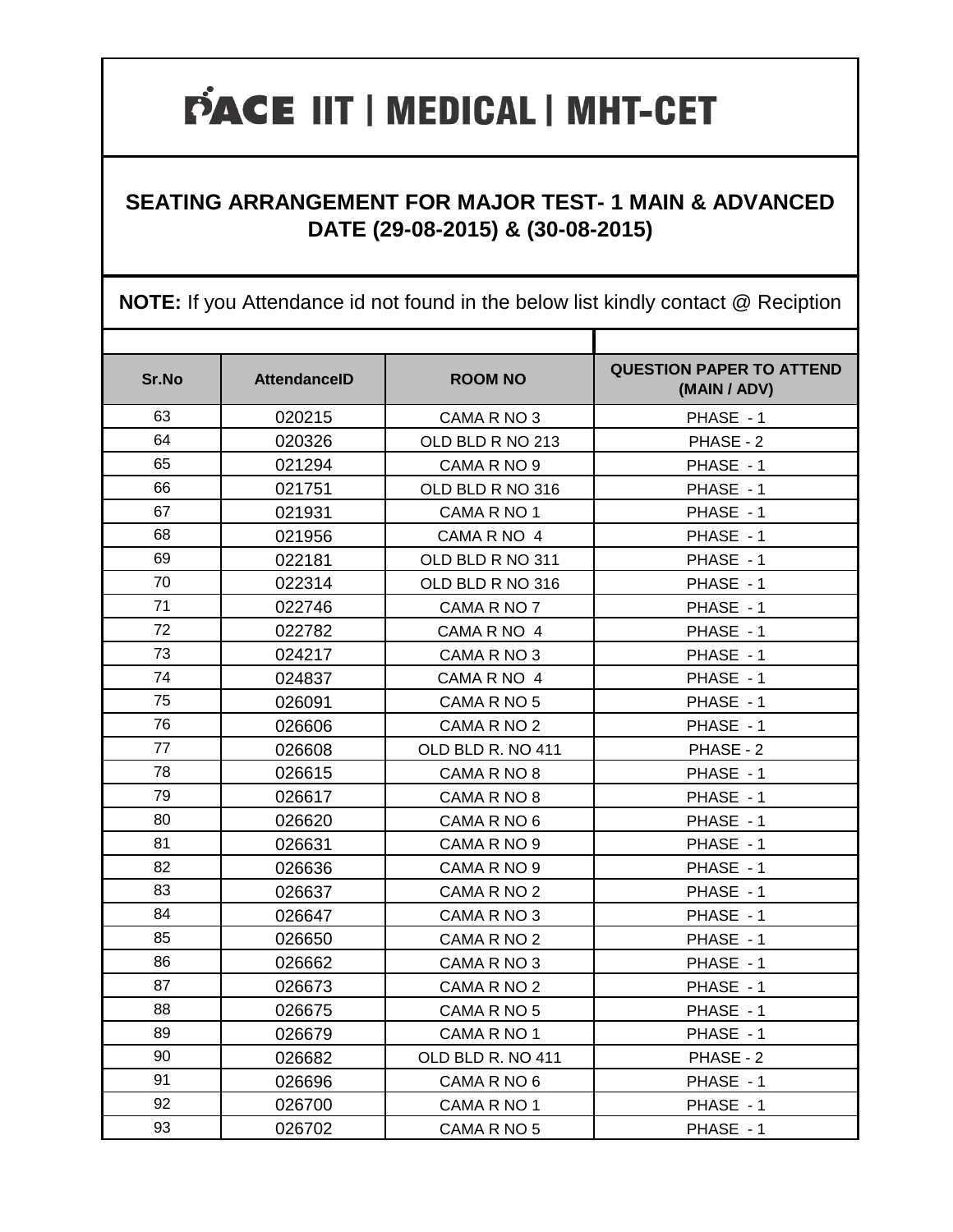#### **SEATING ARRANGEMENT FOR MAJOR TEST- 1 MAIN & ADVANCED DATE (29-08-2015) & (30-08-2015)**

| Sr.No | <b>AttendanceID</b> | <b>ROOM NO</b>    | <b>QUESTION PAPER TO ATTEND</b><br>(MAIN / ADV) |
|-------|---------------------|-------------------|-------------------------------------------------|
| 94    | 026703              | CAMA R NO 8       | PHASE - 1                                       |
| 95    | 026706              | CAMA R NO 1       | PHASE - 1                                       |
| 96    | 026707              | CAMA R NO 7       | PHASE - 1                                       |
| 97    | 026708              | CAMA R NO 5       | PHASE - 1                                       |
| 98    | 026711              | CAMA R NO 6       | PHASE - 1                                       |
| 99    | 026717              | OLD BLD R NO 213  | PHASE - 2                                       |
| 100   | 026718              | CAMA R NO 7       | PHASE - 1                                       |
| 101   | 026719              | CAMA R NO 6       | PHASE - 1                                       |
| 102   | 026725              | CAMA R NO 5       | PHASE - 1                                       |
| 103   | 026726              | CAMA R NO 9       | PHASE - 1                                       |
| 104   | 026727              | CAMA R NO 8       | PHASE - 1                                       |
| 105   | 026728              | OLD BLD R. NO 411 | PHASE - 2                                       |
| 106   | 026729              | OLD BLD R. NO 411 | PHASE - 2                                       |
| 107   | 026734              | OLD BLD R NO 316  | PHASE - 1                                       |
| 108   | 026735              | CAMA R NO 2       | PHASE - 1                                       |
| 109   | 026736              | CAMA R NO 2       | PHASE - 1                                       |
| 110   | 026739              | CAMA R NO 8       | PHASE - 1                                       |
| 111   | 026740              | CAMA R NO 9       | PHASE - 1                                       |
| 112   | 026741              | CAMA R NO 5       | PHASE - 1                                       |
| 113   | 026742              | CAMA R NO 9       | PHASE - 1                                       |
| 114   | 026752              | OLD BLD R. NO 416 | PHASE - 2                                       |
| 115   | 026757              | OLD BLD R. NO 411 | PHASE - 2                                       |
| 116   | 026758              | CAMA R NO 1       | PHASE - 1                                       |
| 117   | 026759              | CAMA R NO 8       | PHASE - 1                                       |
| 118   | 026760              | CAMA R NO 8       | PHASE - 1                                       |
| 119   | 026763              | CAMA R NO 7       | PHASE - 1                                       |
| 120   | 026770              | CAMA R NO 7       | PHASE - 1                                       |
| 121   | 026773              | CAMA R NO 1       | PHASE - 1                                       |
| 122   | 026775              | OLD BLD R NO 311  | PHASE - 1                                       |
| 123   | 026777              | OLD BLD R NO 316  | PHASE - 1                                       |
| 124   | 026782              | CAMA R NO 5       | PHASE - 1                                       |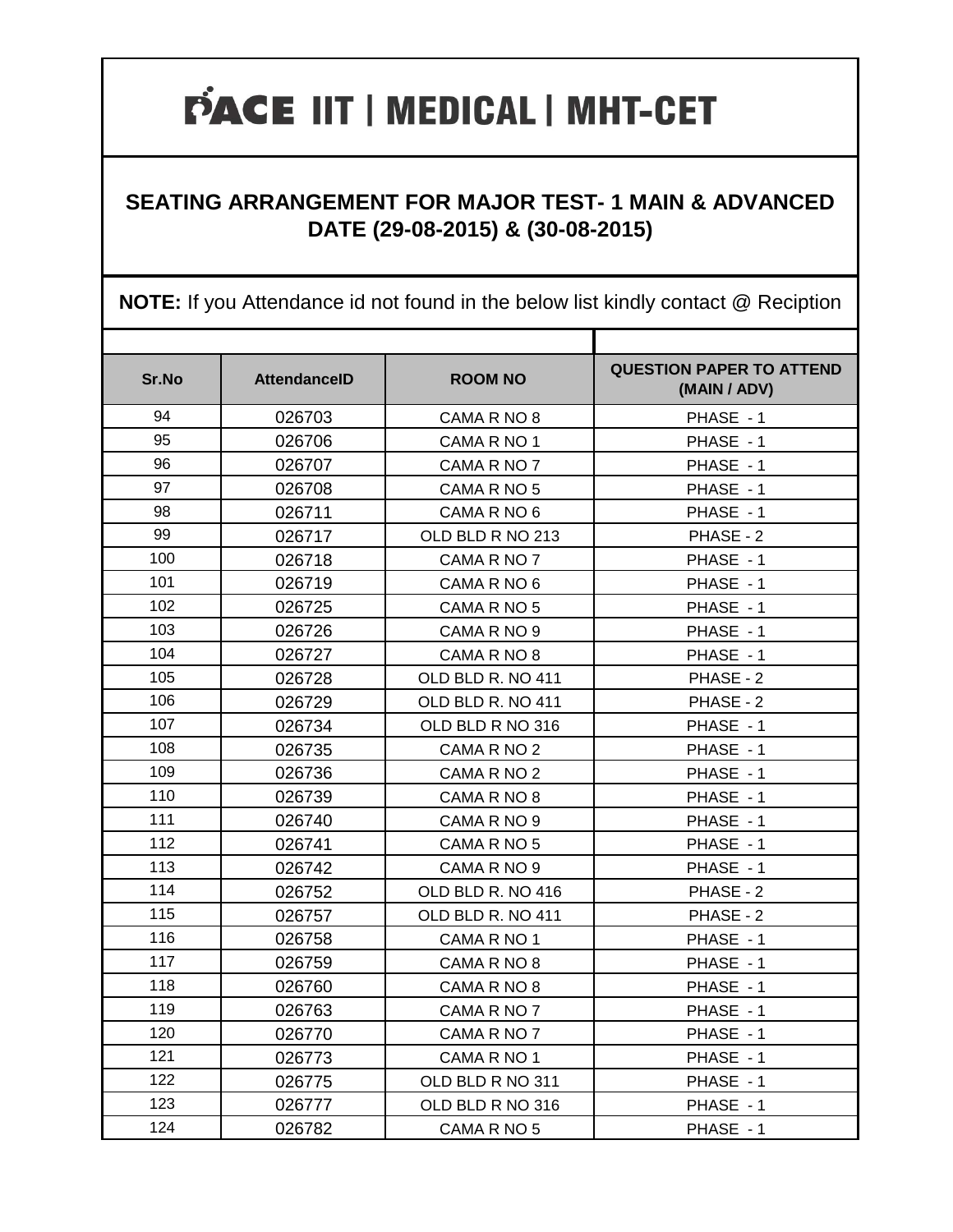#### **SEATING ARRANGEMENT FOR MAJOR TEST- 1 MAIN & ADVANCED DATE (29-08-2015) & (30-08-2015)**

| Sr.No | <b>AttendanceID</b> | <b>ROOM NO</b>    | <b>QUESTION PAPER TO ATTEND</b><br>(MAIN / ADV) |
|-------|---------------------|-------------------|-------------------------------------------------|
| 125   | 026792              | CAMA R NO 6       | PHASE - 1                                       |
| 126   | 026793              | OLD BLD R NO 213  | PHASE - 2                                       |
| 127   | 026794              | OLD BLD R NO 316  | PHASE - 1                                       |
| 128   | 026797              | CAMA R NO 8       | PHASE - 1                                       |
| 129   | 026806              | OLD BLD R NO 316  | PHASE - 1                                       |
| 130   | 026818              | CAMA R NO 8       | PHASE - 1                                       |
| 131   | 026819              | CAMA R NO 5       | PHASE - 1                                       |
| 132   | 026820              | CAMA R NO 8       | PHASE - 1                                       |
| 133   | 026823              | CAMA R NO 9       | PHASE - 1                                       |
| 134   | 026826              | CAMA R NO 6       | PHASE - 1                                       |
| 135   | 026831              | CAMA R NO 2       | PHASE - 1                                       |
| 136   | 026834              | OLD BLD R NO 316  | PHASE - 1                                       |
| 137   | 026836              | OLD BLD R NO 311  | PHASE - 1                                       |
| 138   | 026839              | CAMA R NO 1       | PHASE - 1                                       |
| 139   | 026843              | CAMA R NO 6       | PHASE - 1                                       |
| 140   | 026846              | OLD BLD R NO 311  | PHASE - 1                                       |
| 141   | 026849              | CAMA R NO 7       | PHASE - 1                                       |
| 142   | 026850              | OLD BLD R NO 316  | PHASE - 1                                       |
| 143   | 026854              | CAMA R NO 1       | PHASE - 1                                       |
| 144   | 026855              | OLD BLD R NO 316  | PHASE - 1                                       |
| 145   | 026863              | CAMA R NO 3       | PHASE - 1                                       |
| 146   | 026867              | CAMA R NO 1       | PHASE - 1                                       |
| 147   | 026877              | CAMA R NO 6       | PHASE - 1                                       |
| 148   | 026884              | OLD BLD R. NO 411 | PHASE - 2                                       |
| 149   | 026889              | CAMA R NO 9       | PHASE - 1                                       |
| 150   | 026890              | CAMA R NO 7       | PHASE - 1                                       |
| 151   | 026893              | CAMA R NO 9       | PHASE - 1                                       |
| 152   | 026896              | OLD BLD R NO 213  | PHASE - 2                                       |
| 153   | 026898              | OLD BLD R NO 213  | PHASE - 2                                       |
| 154   | 026904              | CAMA R NO 2       | PHASE - 1                                       |
| 155   | 026921              | CAMA R NO 1       | PHASE - 1                                       |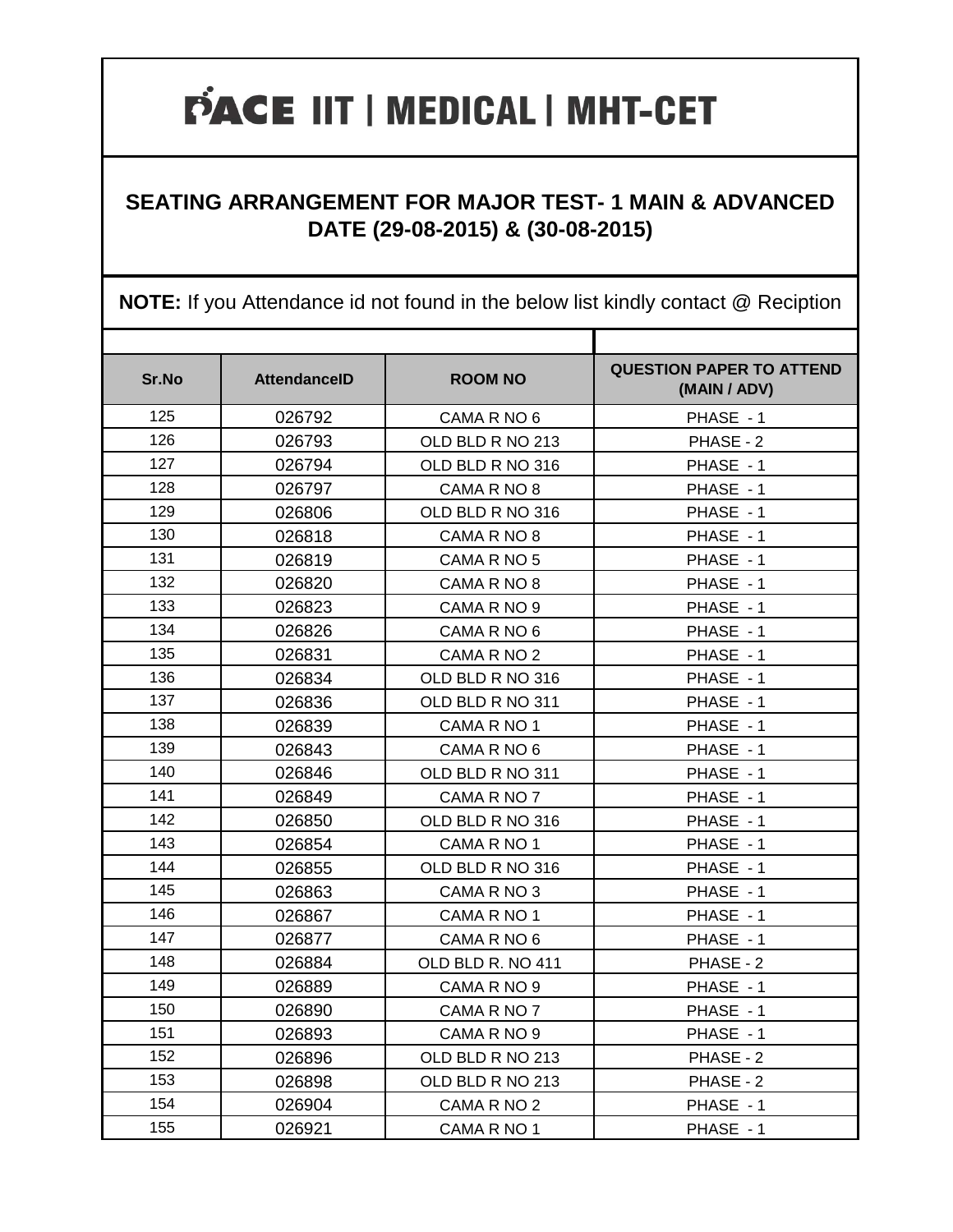#### **SEATING ARRANGEMENT FOR MAJOR TEST- 1 MAIN & ADVANCED DATE (29-08-2015) & (30-08-2015)**

| Sr.No | <b>AttendanceID</b> | <b>ROOM NO</b>    | <b>QUESTION PAPER TO ATTEND</b><br>(MAIN / ADV) |
|-------|---------------------|-------------------|-------------------------------------------------|
| 156   | 026926              | OLD BLD R NO 213  | PHASE - 2                                       |
| 157   | 026928              | CAMA R NO 3       | PHASE - 1                                       |
| 158   | 026935              | CAMA R NO 3       | PHASE - 1                                       |
| 159   | 026946              | CAMA R NO 3       | PHASE - 1                                       |
| 160   | 026950              | CAMA R NO 5       | PHASE - 1                                       |
| 161   | 026952              | CAMA R NO 8       | PHASE - 1                                       |
| 162   | 026962              | OLD BLD R NO 311  | PHASE - 1                                       |
| 163   | 026963              | CAMA R NO 7       | PHASE - 1                                       |
| 164   | 026965              | CAMA R NO 9       | PHASE - 1                                       |
| 165   | 026971              | CAMA R NO 8       | PHASE - 1                                       |
| 166   | 026974              | CAMA R NO 6       | PHASE - 1                                       |
| 167   | 026978              | CAMA R NO 8       | PHASE - 1                                       |
| 168   | 026981              | OLD BLD R NO 213  | PHASE - 2                                       |
| 169   | 026987              | CAMA R NO 5       | PHASE - 1                                       |
| 170   | 026993              | CAMA R NO 9       | PHASE - 1                                       |
| 171   | 026994              | OLD BLD R NO 216  | PHASE - 2                                       |
| 172   | 026995              | OLD BLD R. NO 411 | PHASE - 2                                       |
| 173   | 026998              | OLD BLD R NO 311  | PHASE - 1                                       |
| 174   | 026999              | OLD BLD R NO 311  | PHASE - 1                                       |
| 175   | 027003              | CAMA R NO 8       | PHASE - 1                                       |
| 176   | 027011              | CAMA R NO 3       | PHASE - 1                                       |
| 177   | 027021              | CAMA R NO 7       | PHASE - 1                                       |
| 178   | 027024              | CAMA R NO 7       | PHASE - 1                                       |
| 179   | 027032              | CAMA R NO 3       | PHASE - 1                                       |
| 180   | 027033              | CAMA R NO 3       | PHASE - 1                                       |
| 181   | 027035              | CAMA R NO 9       | PHASE - 1                                       |
| 182   | 027037              | CAMA R NO 3       | PHASE - 1                                       |
| 183   | 027040              | CAMA R NO 5       | PHASE - 1                                       |
| 184   | 027041              | OLD BLD R NO 311  | PHASE - 1                                       |
| 185   | 027042              | OLD BLD R NO 316  | PHASE - 1                                       |
| 186   | 027047              | CAMA R NO 1       | PHASE - 1                                       |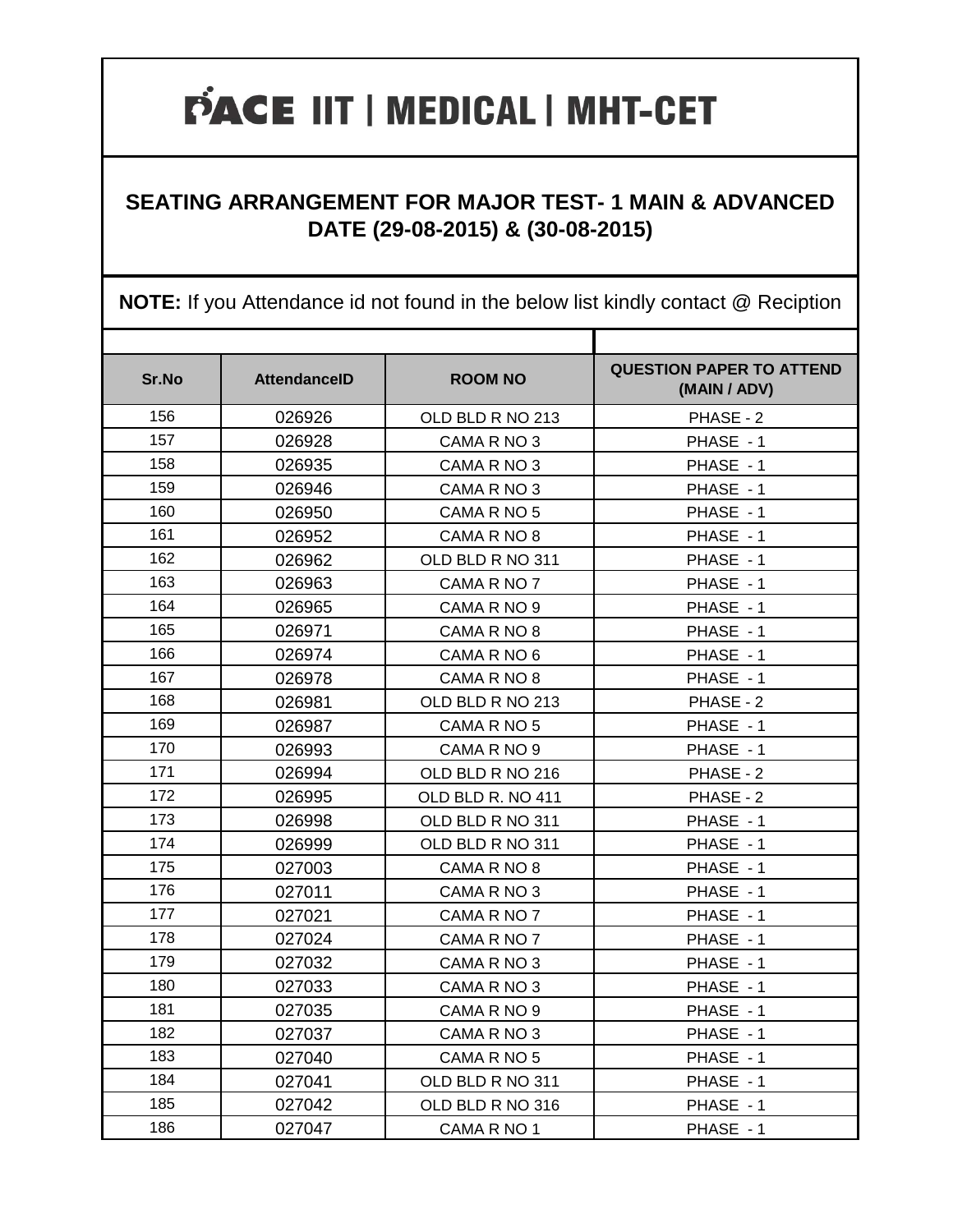#### **SEATING ARRANGEMENT FOR MAJOR TEST- 1 MAIN & ADVANCED DATE (29-08-2015) & (30-08-2015)**

| Sr.No | <b>AttendanceID</b> | <b>ROOM NO</b>   | <b>QUESTION PAPER TO ATTEND</b><br>(MAIN / ADV) |
|-------|---------------------|------------------|-------------------------------------------------|
| 187   | 027048              | CAMA R NO 8      | PHASE - 1                                       |
| 188   | 027055              | CAMA R NO 8      | PHASE - 1                                       |
| 189   | 027066              | CAMA R NO 9      | PHASE - 1                                       |
| 190   | 027072              | OLD BLD R NO 216 | PHASE - 2                                       |
| 191   | 027076              | CAMA R NO 3      | PHASE - 1                                       |
| 192   | 027087              | OLD BLD R NO 316 | PHASE - 1                                       |
| 193   | 027088              | CAMA R NO 2      | PHASE - 1                                       |
| 194   | 027089              | CAMA R NO 2      | PHASE - 1                                       |
| 195   | 027091              | CAMA R NO 3      | PHASE - 1                                       |
| 196   | 027098              | OLD BLD R NO 311 | PHASE - 1                                       |
| 197   | 027100              | OLD BLD R NO 213 | PHASE - 2                                       |
| 198   | 027101              | OLD BLD R NO 311 | PHASE - 1                                       |
| 199   | 027103              | CAMA R NO 6      | PHASE - 1                                       |
| 200   | 027110              | CAMA R NO 9      | PHASE - 1                                       |
| 201   | 027111              | CAMA R NO 5      | PHASE - 1                                       |
| 202   | 027114              | CAMA R NO 8      | PHASE - 1                                       |
| 203   | 027122              | CAMA R NO 2      | PHASE - 1                                       |
| 204   | 027124              | CAMA R NO 1      | PHASE - 1                                       |
| 205   | 027126              | CAMA R NO 7      | PHASE - 1                                       |
| 206   | 027129              | CAMA R NO 9      | PHASE - 1                                       |
| 207   | 027133              | CAMA R NO 7      | PHASE - 1                                       |
| 208   | 027138              | CAMA R NO 1      | PHASE - 1                                       |
| 209   | 027141              | CAMA R NO 1      | PHASE - 1                                       |
| 210   | 027148              | CAMA R NO 2      | PHASE - 1                                       |
| 211   | 027157              | CAMA R NO 7      | PHASE - 1                                       |
| 212   | 027159              | CAMA R NO 3      | PHASE - 1                                       |
| 213   | 027166              | CAMA R NO 2      | PHASE - 1                                       |
| 214   | 027167              | CAMA R NO 2      | PHASE - 1                                       |
| 215   | 027168              | CAMA R NO 1      | PHASE - 1                                       |
| 216   | 027170              | CAMA R NO 8      | PHASE - 1                                       |
| 217   | 027171              | OLD BLD R NO 311 | PHASE - 1                                       |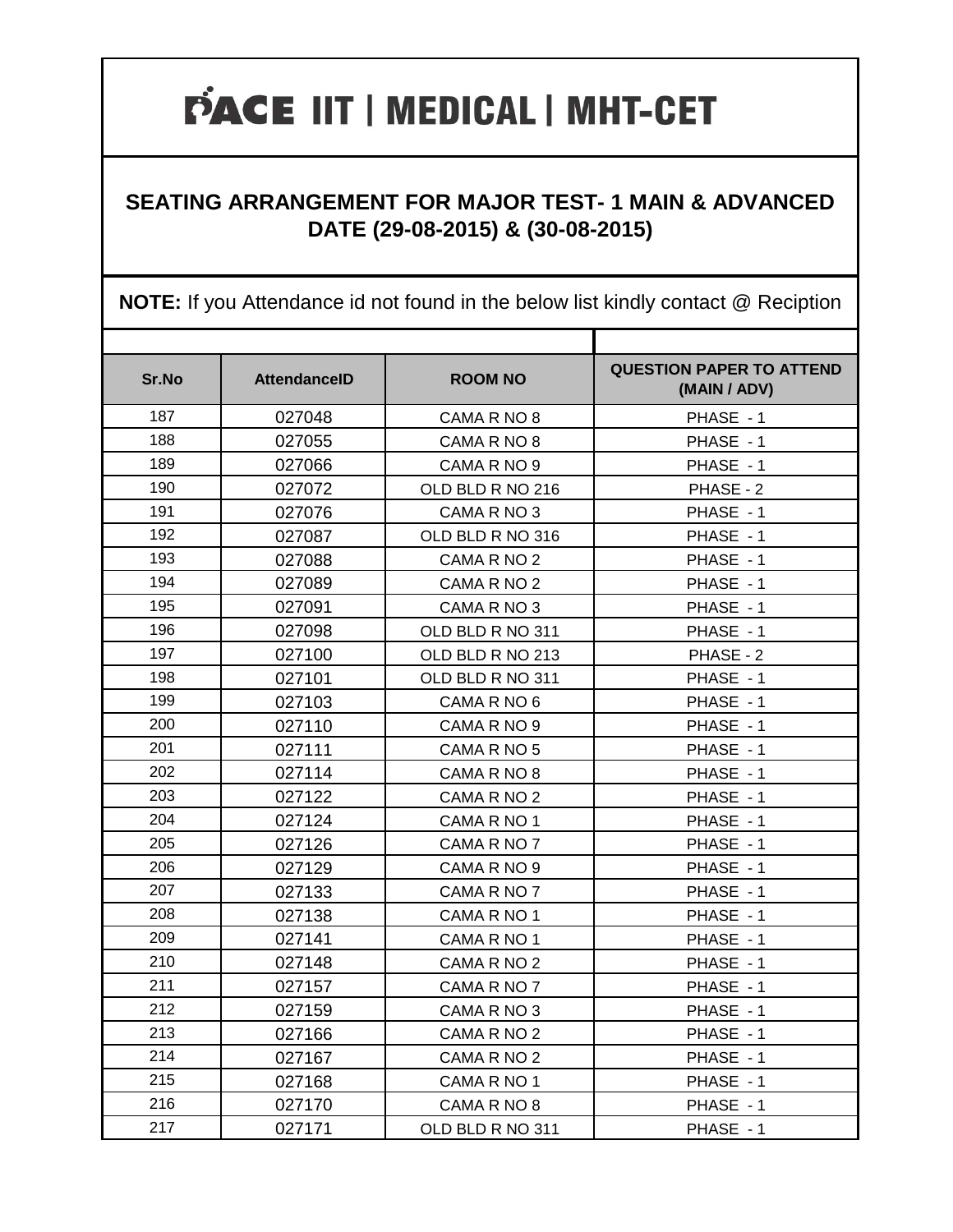#### **SEATING ARRANGEMENT FOR MAJOR TEST- 1 MAIN & ADVANCED DATE (29-08-2015) & (30-08-2015)**

| Sr.No | <b>AttendanceID</b> | <b>ROOM NO</b>    | <b>QUESTION PAPER TO ATTEND</b><br>(MAIN / ADV) |
|-------|---------------------|-------------------|-------------------------------------------------|
| 218   | 027174              | CAMA R NO 8       | PHASE - 1                                       |
| 219   | 027177              | CAMA R NO 5       | PHASE - 1                                       |
| 220   | 027178              | CAMA R NO 8       | PHASE - 1                                       |
| 221   | 027210              | CAMA R NO 6       | PHASE - 1                                       |
| 222   | 027214              | CAMA R NO 2       | PHASE - 1                                       |
| 223   | 027218              | CAMA R NO 1       | PHASE - 1                                       |
| 224   | 027223              | OLD BLD R NO 216  | PHASE - 2                                       |
| 225   | 027227              | CAMA R NO 2       | PHASE - 1                                       |
| 226   | 027231              | CAMA R NO 5       | PHASE - 1                                       |
| 227   | 027233              | OLD BLD R NO 311  | PHASE - 1                                       |
| 228   | 027242              | CAMA R NO 3       | PHASE - 1                                       |
| 229   | 027244              | OLD BLD R NO 316  | PHASE - 1                                       |
| 230   | 027247              | OLD BLD R. NO 416 | PHASE - 2                                       |
| 231   | 027249              | OLD BLD R NO 311  | PHASE - 1                                       |
| 232   | 027288              | CAMA R NO 9       | PHASE - 1                                       |
| 233   | 027303              | CAMA R NO 5       | PHASE - 1                                       |
| 234   | 027324              | CAMA R NO 8       | PHASE - 1                                       |
| 235   | 027354              | CAMA R NO 1       | PHASE - 1                                       |
| 236   | 027359              | CAMA R NO 7       | PHASE - 1                                       |
| 237   | 027361              | OLD BLD R NO 316  | PHASE - 1                                       |
| 238   | 027363              | CAMA R NO 8       | PHASE - 1                                       |
| 239   | 027367              | CAMA R NO 3       | PHASE - 1                                       |
| 240   | 027425              | OLD BLD R. NO 416 | PHASE - 2                                       |
| 241   | 027430              | OLD BLD R NO 316  | PHASE - 1                                       |
| 242   | 027457              | CAMA R NO 7       | PHASE - 1                                       |
| 243   | 027487              | CAMA R NO 6       | PHASE - 1                                       |
| 244   | 027497              | CAMA R NO 5       | PHASE - 1                                       |
| 245   | 027557              | CAMA R NO 7       | PHASE - 1                                       |
| 246   | 027559              | CAMA R NO 8       | PHASE - 1                                       |
| 247   | 027560              | CAMA R NO 8       | PHASE - 1                                       |
| 248   | 027583              | OLD BLD R NO 316  | PHASE - 1                                       |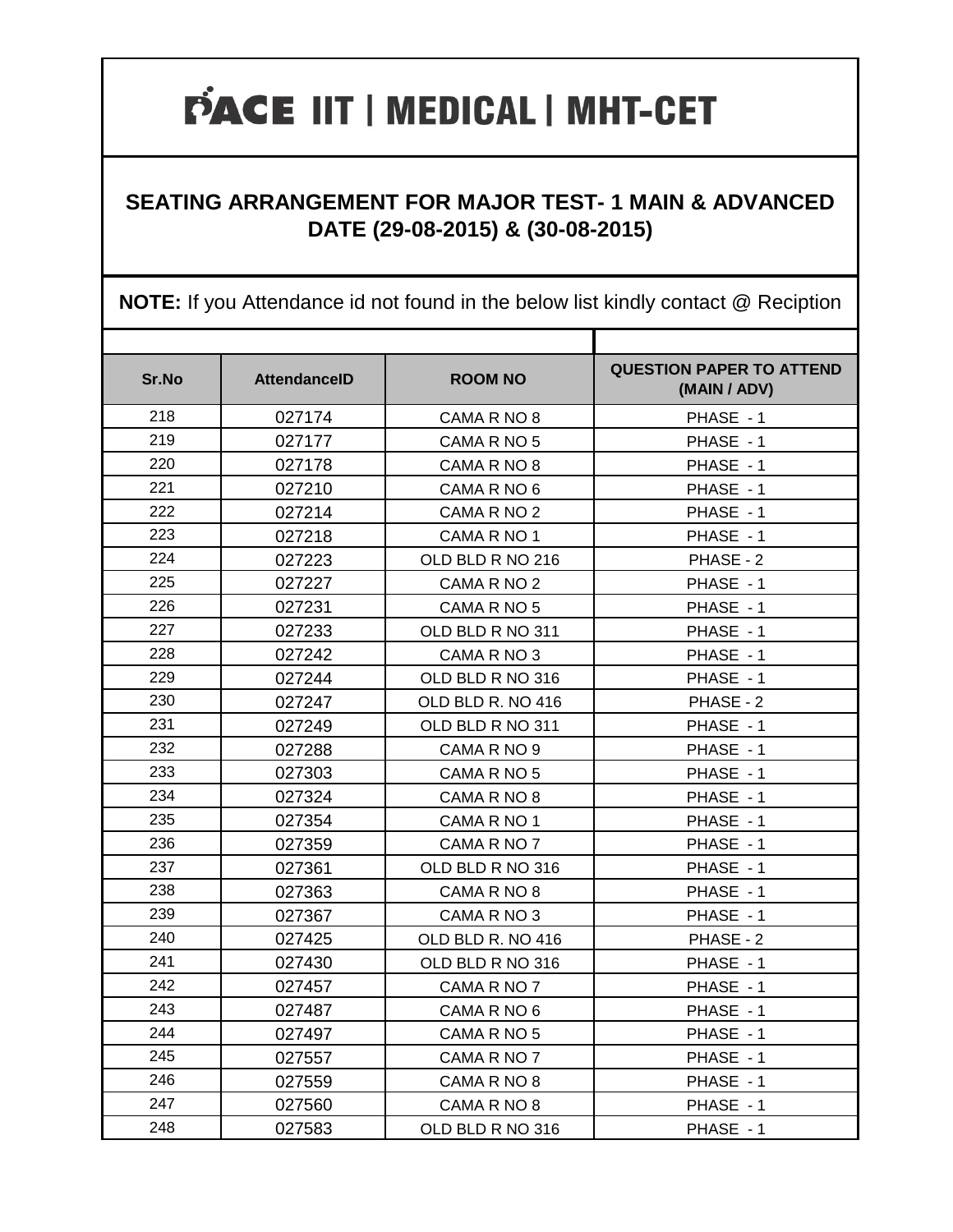#### **SEATING ARRANGEMENT FOR MAJOR TEST- 1 MAIN & ADVANCED DATE (29-08-2015) & (30-08-2015)**

| Sr.No | <b>AttendanceID</b> | <b>ROOM NO</b>    | <b>QUESTION PAPER TO ATTEND</b><br>(MAIN / ADV) |
|-------|---------------------|-------------------|-------------------------------------------------|
| 249   | 027633              | OLD BLD R NO 311  | PHASE - 1                                       |
| 250   | 027656              | CAMA R NO 9       | PHASE - 1                                       |
| 251   | 027667              | CAMA R NO 5       | PHASE - 1                                       |
| 252   | 027707              | CAMA R NO 2       | PHASE - 1                                       |
| 253   | 027742              | CAMA R NO 6       | PHASE - 1                                       |
| 254   | 027754              | OLD BLD R. NO 411 | PHASE - 2                                       |
| 255   | 027783              | CAMA R NO 6       | PHASE - 1                                       |
| 256   | 027804              | CAMA R NO 7       | PHASE - 1                                       |
| 257   | 027928              | OLD BLD R NO 311  | PHASE - 1                                       |
| 258   | 027944              | CAMA R NO 5       | PHASE - 1                                       |
| 259   | 027945              | CAMA R NO 5       | PHASE - 1                                       |
| 260   | 027959              | CAMA R NO 8       | PHASE - 1                                       |
| 261   | 027983              | CAMA R NO 6       | PHASE - 1                                       |
| 262   | 027985              | OLD BLD R NO 316  | PHASE - 1                                       |
| 263   | 027986              | OLD BLD R. NO 411 | PHASE - 2                                       |
| 264   | 027996              | CAMA R NO 1       | PHASE - 1                                       |
| 265   | 028018              | CAMA R NO 7       | PHASE - 1                                       |
| 266   | 028079              | OLD BLD R NO 316  | PHASE - 1                                       |
| 267   | 028099              | CAMA R NO 7       | PHASE - 1                                       |
| 268   | 028104              | CAMA R NO 1       | PHASE - 1                                       |
| 269   | 028149              | OLD BLD R NO 311  | PHASE - 1                                       |
| 270   | 028158              | CAMA R NO 7       | PHASE - 1                                       |
| 271   | 028238              | CAMA R NO 5       | PHASE - 1                                       |
| 272   | 028330              | CAMA R NO 6       | PHASE - 1                                       |
| 273   | 028452              | CAMA R NO 5       | PHASE - 1                                       |
| 274   | 028475              | CAMA R NO 6       | PHASE - 1                                       |
| 275   | 028502              | CAMA R NO 5       | PHASE - 1                                       |
| 276   | 028574              | CAMA R NO 1       | PHASE - 1                                       |
| 277   | 028581              | CAMA R NO 6       | PHASE - 1                                       |
| 278   | 028656              | CAMA R NO 9       | PHASE - 1                                       |
| 279   | 028667              | CAMA R NO 6       | PHASE - 1                                       |
| 280   | 028670              | CAMA R NO 3       | PHASE - 1                                       |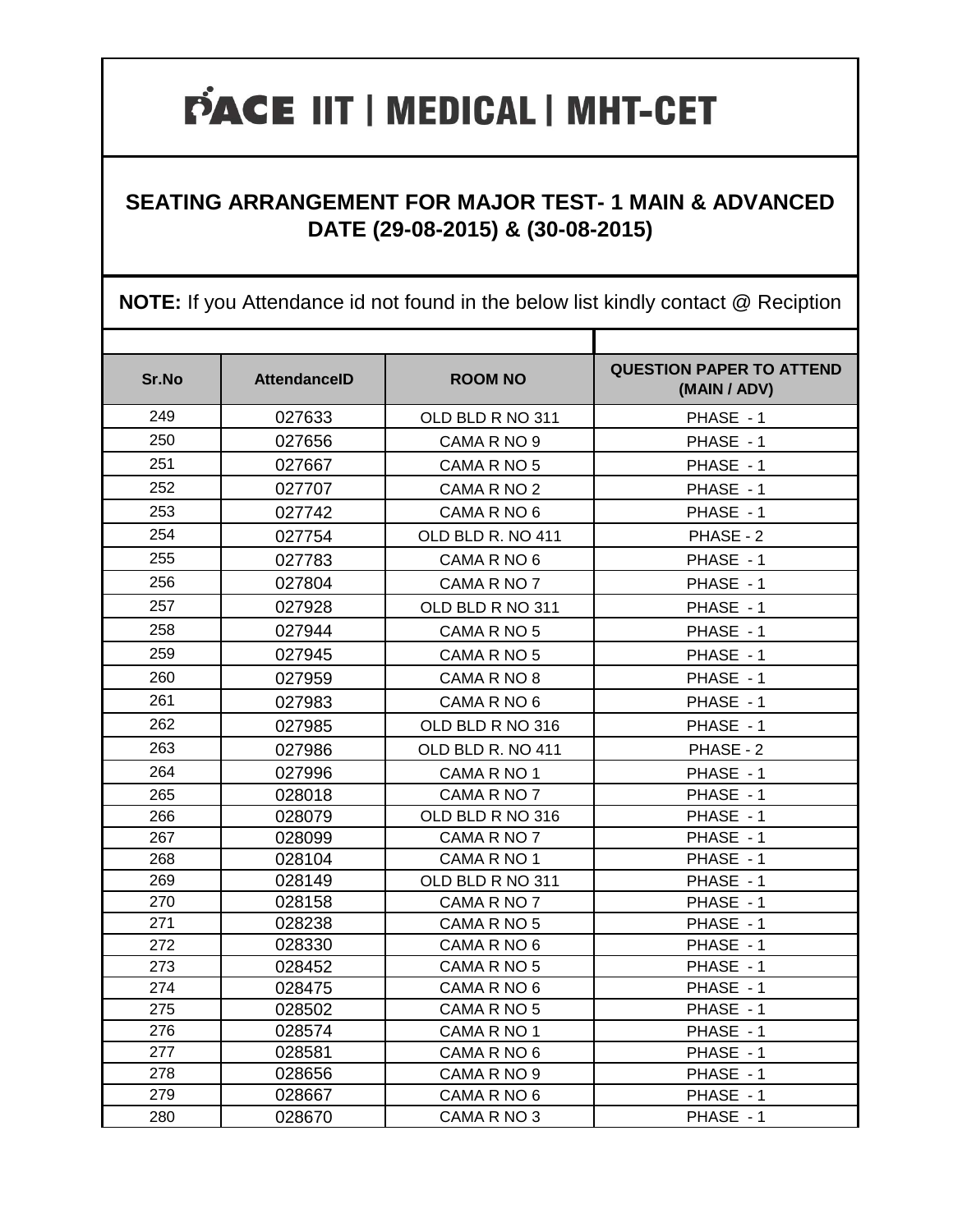#### **SEATING ARRANGEMENT FOR MAJOR TEST- 1 MAIN & ADVANCED DATE (29-08-2015) & (30-08-2015)**

| Sr.No | <b>AttendanceID</b> | <b>ROOM NO</b>    | <b>QUESTION PAPER TO ATTEND</b><br>(MAIN / ADV) |
|-------|---------------------|-------------------|-------------------------------------------------|
| 281   | 028693              | OLD BLD R. NO 416 | PHASE - 2                                       |
| 282   | 028716              | OLD BLD R NO 314  | PHASE - 2                                       |
| 283   | 028719              | OLD BLD R NO 316  | PHASE - 1                                       |
| 284   | 028782              | OLD BLD R. NO 411 | PHASE - 2                                       |
| 285   | 028783              | OLD BLD R NO 311  | PHASE - 1                                       |
| 286   | 028801              | OLD BLD R NO 316  | PHASE - 1                                       |
| 287   | 028804              | OLD BLD R NO 213  | PHASE - 2                                       |
| 288   | 028816              | CAMA R NO 9       | PHASE - 1                                       |
| 289   | 028817              | CAMA R NO 6       | PHASE - 1                                       |
| 290   | 028828              | CAMA R NO 3       | PHASE - 1                                       |
| 291   | 028831              | CAMA R NO 9       | PHASE - 1                                       |
| 292   | 028833              | OLD BLD R NO 311  | PHASE - 1                                       |
| 293   | 028839              | CAMA R NO 1       | PHASE - 1                                       |
| 294   | 028848              | OLD BLD R. NO 411 | PHASE - 2                                       |
| 295   | 028866              | CAMA R NO 3       | PHASE - 1                                       |
| 296   | 028868              | CAMA R NO 6       | PHASE - 1                                       |
| 297   | 028882              | CAMA R NO 1       | PHASE - 1                                       |
| 298   | 028901              | CAMA R NO 6       | PHASE - 1                                       |
| 299   | 028912              | OLD BLD R NO 316  | PHASE - 1                                       |
| 300   | 028917              | CAMA R NO 1       | PHASE - 1                                       |
| 301   | 028923              | CAMA R NO 3       | PHASE - 1                                       |
| 302   | 028944              | OLD BLD R NO 213  | PHASE - 2                                       |
| 303   | 028946              | OLD BLD R NO 213  | PHASE - 2                                       |
| 304   | 028952              | OLD BLD R NO 213  | PHASE - 2                                       |
| 305   | 028955              | CAMA R NO 7       | PHASE - 1                                       |
| 306   | 028958              | CAMA R NO 9       | PHASE - 1                                       |
| 307   | 028992              | CAMA R NO 8       | PHASE - 1                                       |
| 308   | 029018              | OLD BLD R. NO 411 | PHASE - 2                                       |
| 309   | 029022              | CAMA R NO 9       | PHASE - 1                                       |
| 310   | 029030              | CAMA R NO 9       | PHASE - 1                                       |
| 311   | 029040              | CAMA R NO 5       | PHASE - 1                                       |
| 312   | 029053              | CAMA R NO 2       | PHASE - 1                                       |
| 313   | 029071              | CAMA R NO 8       | PHASE - 1                                       |
| 314   | 029078              | OLD BLD R NO 316  | PHASE - 1                                       |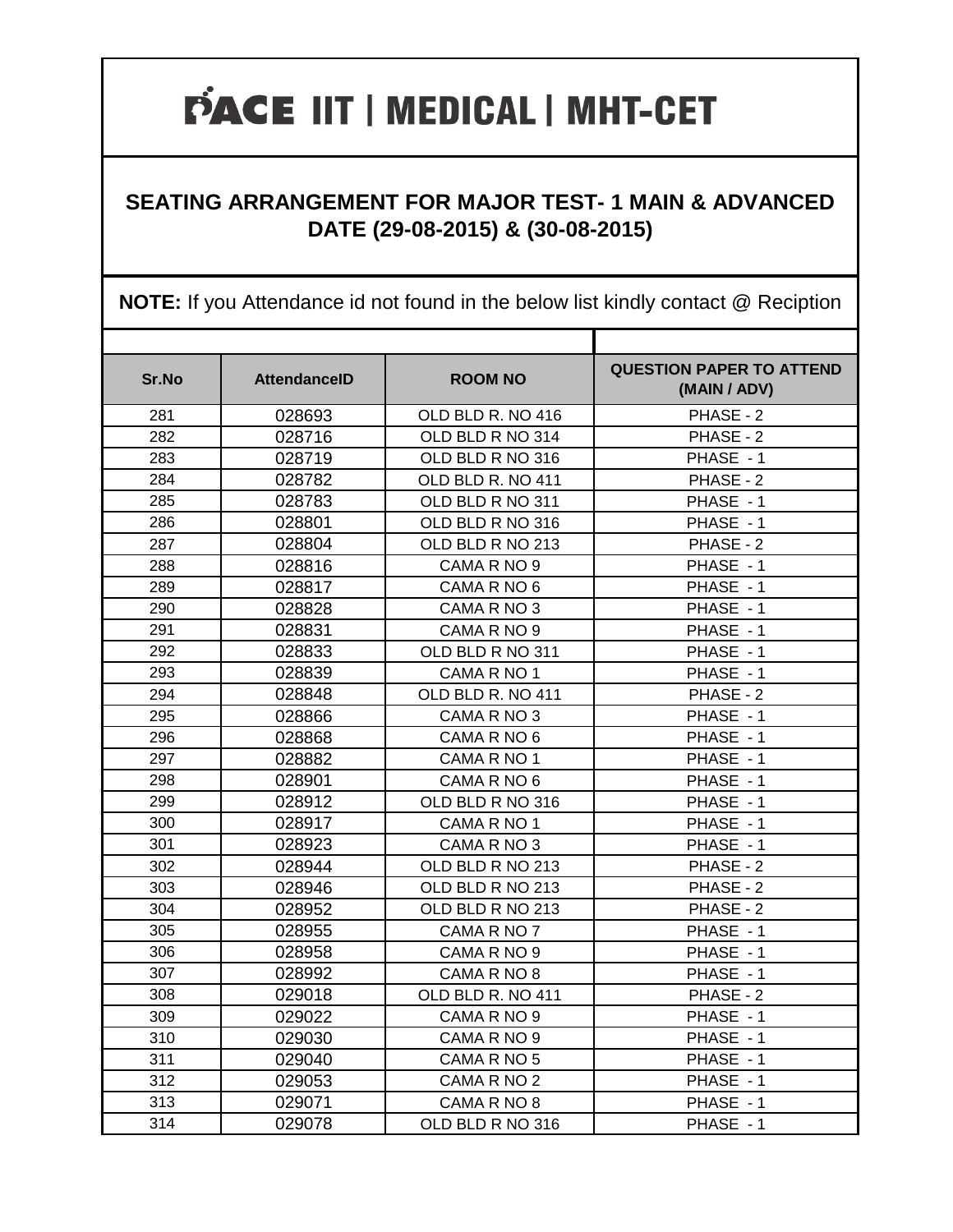#### **SEATING ARRANGEMENT FOR MAJOR TEST- 1 MAIN & ADVANCED DATE (29-08-2015) & (30-08-2015)**

| Sr.No | <b>AttendanceID</b> | <b>ROOM NO</b>    | <b>QUESTION PAPER TO ATTEND</b><br>(MAIN / ADV) |
|-------|---------------------|-------------------|-------------------------------------------------|
| 315   | 029082              | CAMA R NO 2       | PHASE - 1                                       |
| 316   | 029086              | OLD BLD R. NO 411 | PHASE - 2                                       |
| 317   | 029099              | OLD BLD R NO 213  | PHASE - 2                                       |
| 318   | 029113              | CAMA R NO 3       | PHASE - 1                                       |
| 319   | 029114              | CAMA R NO 5       | PHASE - 1                                       |
| 320   | 029117              | CAMA R NO 7       | PHASE - 1                                       |
| 321   | 029122              | OLD BLD R NO 317  | PHASE - 2                                       |
| 322   | 029136              | CAMA R NO 5       | PHASE - 1                                       |
| 323   | 029137              | CAMA R NO 7       | PHASE - 1                                       |
| 324   | 029141              | OLD BLD R. NO 416 | PHASE - 2                                       |
| 325   | 029144              | OLD BLD R. NO 411 | PHASE - 2                                       |
| 326   | 029153              | CAMA R NO 1       | PHASE - 1                                       |
| 327   | 029164              | CAMA R NO 9       | PHASE - 1                                       |
| 328   | 029166              | CAMA R NO 1       | PHASE - 1                                       |
| 329   | 029167              | OLD BLD R. NO 411 | PHASE - 2                                       |
| 330   | 029170              | OLD BLD R NO 316  | PHASE - 1                                       |
| 331   | 029172              | CAMA R NO 7       | PHASE - 1                                       |
| 332   | 029178              | CAMA R NO 6       | PHASE - 1                                       |
| 333   | 029186              | CAMA R NO 1       | PHASE - 1                                       |
| 334   | 029190              | OLD BLD R NO 314  | PHASE - 2                                       |
| 335   | 029191              | OLD BLD R. NO 416 | PHASE - 2                                       |
| 336   | 029192              | CAMA R NO 6       | PHASE - 1                                       |
| 337   | 029193              | OLD BLD R NO 316  | PHASE - 1                                       |
| 338   | 029196              | CAMA R NO 1       | PHASE - 1                                       |
| 339   | 029198              | CAMA R NO 1       | PHASE - 1                                       |
| 340   | 029205              | CAMA R NO 3       | PHASE - 1                                       |
| 341   | 029209              | OLD BLD R NO 316  | PHASE - 1                                       |
| 342   | 029210              | OLD BLD R. NO 416 | PHASE - 2                                       |
| 343   | 029215              | OLD BLD R NO 316  | PHASE - 1                                       |
| 344   | 029219              | CAMA R NO 9       | PHASE - 1                                       |
| 345   | 029231              | CAMA R NO 3       | PHASE - 1                                       |
| 346   | 029237              | CAMA R NO 9       | PHASE - 1                                       |
| 347   | 029240              | OLD BLD R. NO 411 | PHASE - 2                                       |
| 348   | 029241              | CAMA R NO 1       | PHASE - 1                                       |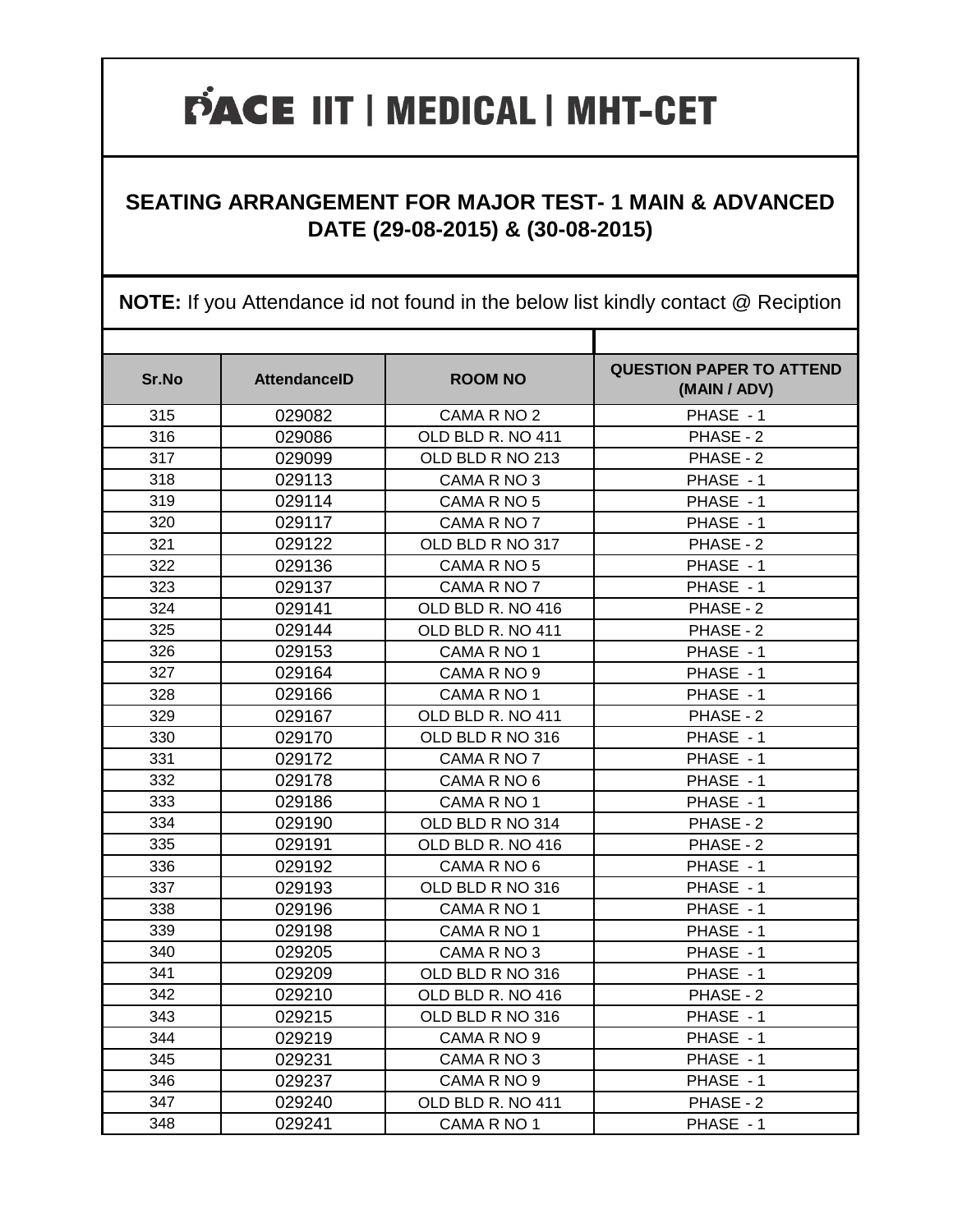#### **SEATING ARRANGEMENT FOR MAJOR TEST- 1 MAIN & ADVANCED DATE (29-08-2015) & (30-08-2015)**

| Sr.No | <b>AttendanceID</b> | <b>ROOM NO</b>    | <b>QUESTION PAPER TO ATTEND</b><br>(MAIN / ADV) |
|-------|---------------------|-------------------|-------------------------------------------------|
| 349   | 029245              | CAMA R NO 7       | PHASE - 1                                       |
| 350   | 029254              | OLD BLD R. NO 411 | PHASE - 2                                       |
| 351   | 029255              | CAMA R NO 5       | PHASE - 1                                       |
| 352   | 029261              | OLD BLD R. NO 411 | PHASE - 2                                       |
| 353   | 029266              | CAMA R NO 1       | PHASE - 1                                       |
| 354   | 029271              | CAMA R NO 2       | PHASE - 1                                       |
| 355   | 029276              | OLD BLD R NO 213  | PHASE - 2                                       |
| 356   | 029281              | OLD BLD R NO 213  | PHASE - 2                                       |
| 357   | 029316              | CAMA R NO 9       | PHASE - 1                                       |
| 358   | 029331              | CAMA R NO 9       | PHASE - 1                                       |
| 359   | 029332              | OLD BLD R NO 316  | PHASE - 1                                       |
| 360   | 029333              | CAMA R NO 3       | PHASE - 1                                       |
| 361   | 029343              | CAMA R NO 8       | PHASE - 1                                       |
| 362   | 029377              | CAMA R NO 2       | PHASE - 1                                       |
| 363   | 029379              | CAMA R NO 3       | PHASE - 1                                       |
| 364   | 029381              | CAMA R NO 3       | PHASE - 1                                       |
| 365   | 029383              | CAMA R NO 2       | PHASE - 1                                       |
| 366   | 029392              | CAMA R NO 2       | PHASE - 1                                       |
| 367   | 029393              | CAMA R NO 3       | PHASE - 1                                       |
| 368   | 029394              | OLD BLD R NO 311  | PHASE - 1                                       |
| 369   | 029407              | CAMA R NO 9       | PHASE - 1                                       |
| 370   | 029420              | CAMA R NO 3       | PHASE - 1                                       |
| 371   | 029429              | OLD BLD R NO 314  | PHASE - 2                                       |
| 372   | 029438              | CAMA R NO 8       | PHASE - 1                                       |
| 373   | 029480              | OLD BLD R NO 213  | PHASE - 2                                       |
| 374   | 029482              | OLD BLD R NO 316  | PHASE - 1                                       |
| 375   | 029485              | OLD BLD R NO 311  | PHASE - 1                                       |
| 376   | 029502              | OLD BLD R. NO 416 | PHASE - 2                                       |
| 377   | 029503              | OLD BLD R. NO 416 | PHASE - 2                                       |
| 378   | 029512              | OLD BLD R NO 213  | PHASE - 2                                       |
| 379   | 029541              | OLD BLD R NO 311  | PHASE - 1                                       |
| 380   | 029545              | OLD BLD R. NO 411 | PHASE - 2                                       |
| 381   | 029548              | OLD BLD R. NO 411 | PHASE - 2                                       |
| 382   | 029558              | CAMA R NO 7       | PHASE - 1                                       |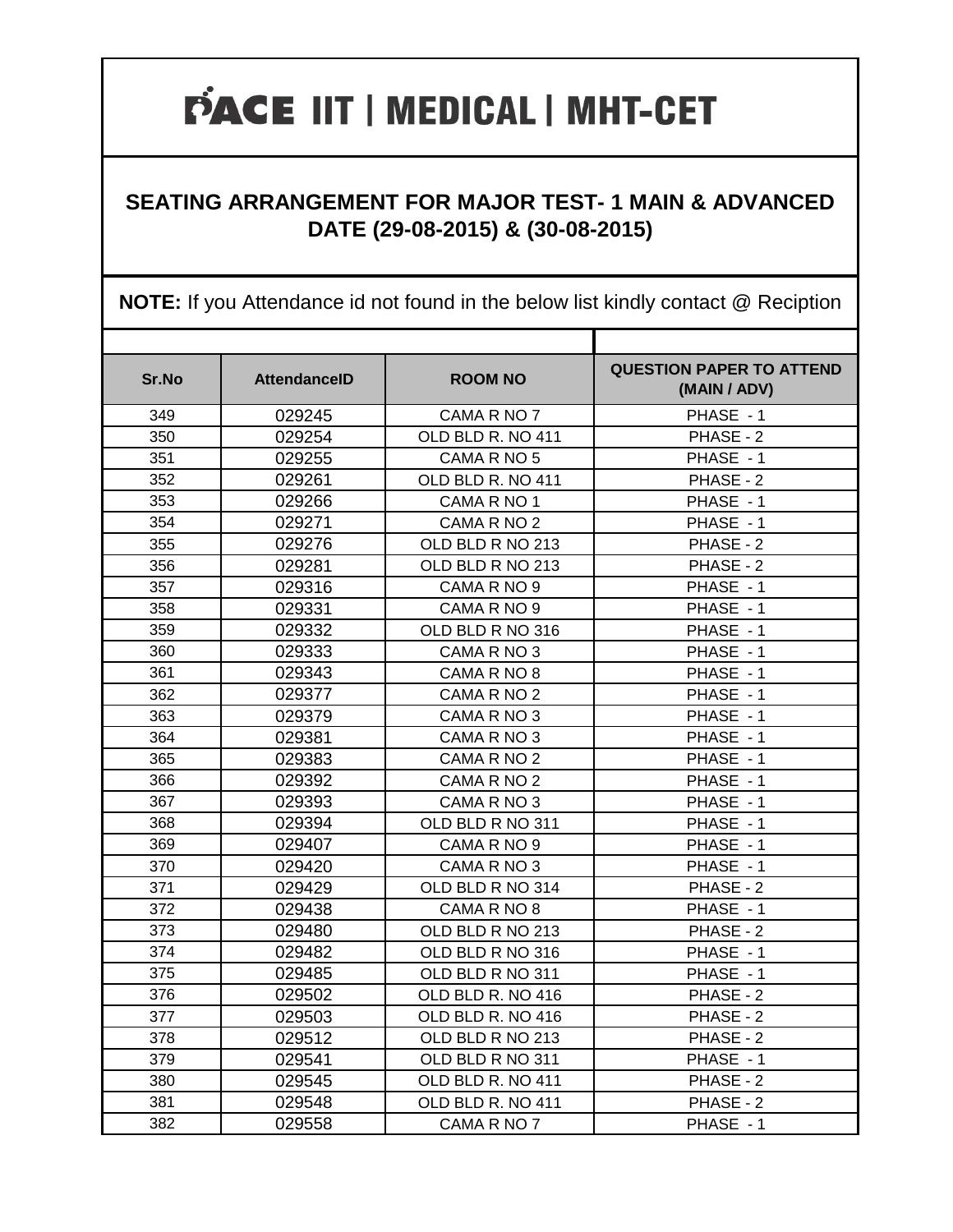#### **SEATING ARRANGEMENT FOR MAJOR TEST- 1 MAIN & ADVANCED DATE (29-08-2015) & (30-08-2015)**

| Sr.No | <b>AttendanceID</b> | <b>ROOM NO</b>    | <b>QUESTION PAPER TO ATTEND</b><br>(MAIN / ADV) |
|-------|---------------------|-------------------|-------------------------------------------------|
| 383   | 029564              | OLD BLD R NO 316  | PHASE - 1                                       |
| 384   | 029571              | OLD BLD R. NO 416 | PHASE - 2                                       |
| 385   | 029638              | CAMA R NO 2       | PHASE - 1                                       |
| 386   | 029639              | CAMA R NO 8       | PHASE - 1                                       |
| 387   | 029643              | CAMA R NO 5       | PHASE - 1                                       |
| 388   | 029645              | CAMA R NO 5       | PHASE - 1                                       |
| 389   | 029650              | OLD BLD R. NO 411 | PHASE - 2                                       |
| 390   | 029658              | OLD BLD R NO 311  | PHASE - 1                                       |
| 391   | 029663              | OLD BLD R NO 311  | PHASE - 1                                       |
| 392   | 029671              | CAMA R NO 6       | PHASE - 1                                       |
| 393   | 029680              | OLD BLD R NO 316  | PHASE - 1                                       |
| 394   | 029688              | OLD BLD R. NO 416 | PHASE - 2                                       |
| 395   | 029721              | OLD BLD R. NO 411 | PHASE - 2                                       |
| 396   | 029730              | OLD BLD R NO 314  | PHASE - 2                                       |
| 397   | 029774              | CAMA R NO 8       | PHASE - 1                                       |
| 398   | 029783              | OLD BLD R NO 311  | PHASE - 1                                       |
| 399   | 029835              | OLD BLD R. NO 416 | PHASE - 2                                       |
| 400   | 029865              | CAMA R NO 6       | PHASE - 1                                       |
| 401   | 029964              | OLD BLD R NO 213  | PHASE - 2                                       |
| 402   | 029967              | OLD BLD R. NO 416 | PHASE - 2                                       |
| 403   | 029973              | OLD BLD R. NO 411 | PHASE - 2                                       |
| 404   | 029974              | CAMA R NO 1       | PHASE - 1                                       |
| 405   | 030017              | OLD BLD R NO 316  | PHASE - 1                                       |
| 406   | 030023              | CAMA R NO 8       | PHASE - 1                                       |
| 407   | 030030              | CAMA R NO 7       | PHASE - 1                                       |
| 408   | 030039              | CAMA R NO 3       | PHASE - 1                                       |
| 409   | 030045              | OLD BLD R NO 213  | PHASE - 2                                       |
| 410   | 030084              | CAMA R NO 1       | PHASE - 1                                       |
| 411   | 030102              | CAMA R NO 7       | PHASE - 1                                       |
| 412   | 030105              | CAMA R NO 7       | PHASE - 1                                       |
| 413   | 030124              | OLD BLD R NO 311  | PHASE - 1                                       |
| 414   | 030147              | CAMA R NO 6       | PHASE - 1                                       |
| 415   | 030185              | CAMA R NO 1       | PHASE - 1                                       |
| 416   | 030197              | OLD BLD R. NO 411 | PHASE - 2                                       |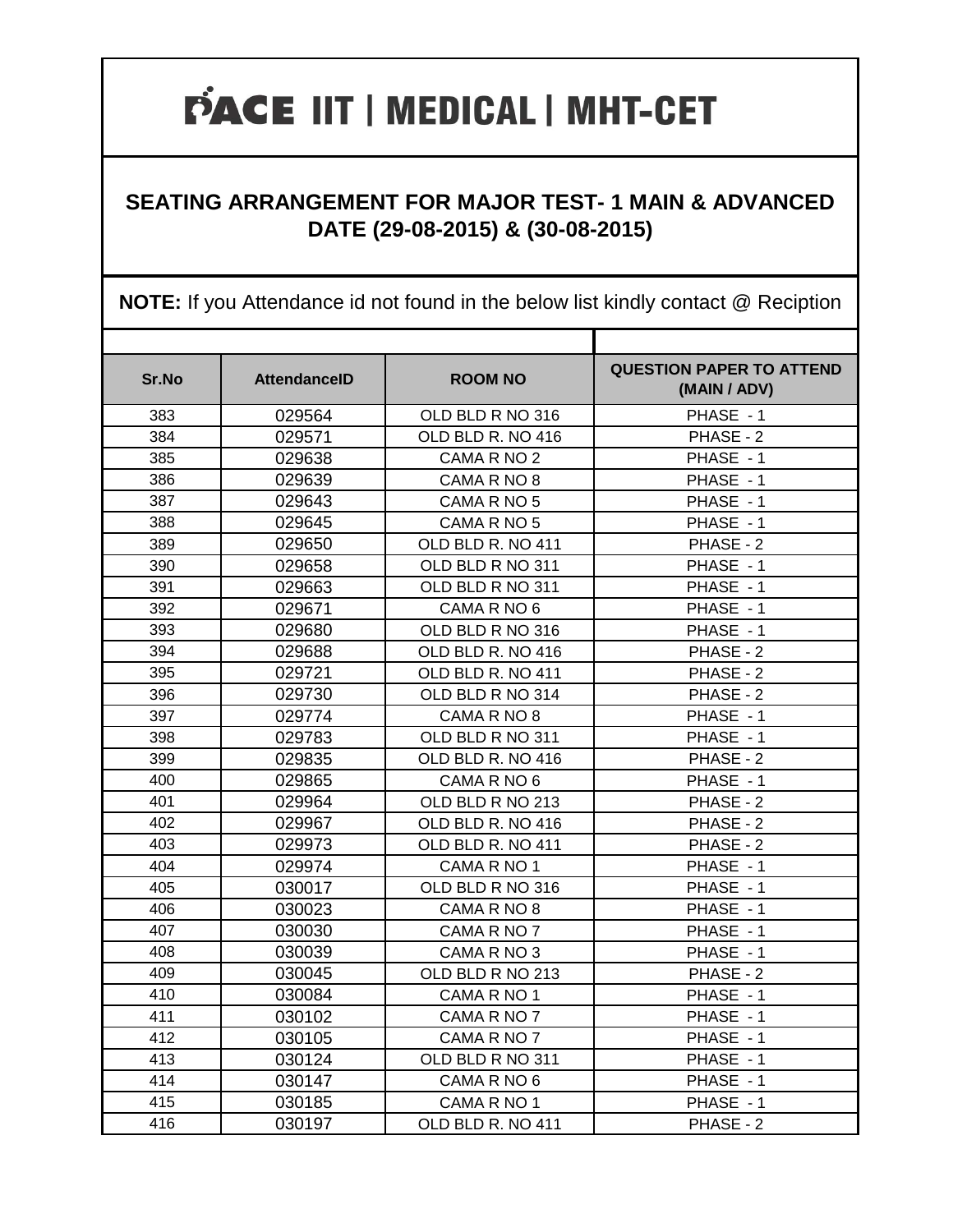#### **SEATING ARRANGEMENT FOR MAJOR TEST- 1 MAIN & ADVANCED DATE (29-08-2015) & (30-08-2015)**

| Sr.No | <b>AttendanceID</b> | <b>ROOM NO</b>    | <b>QUESTION PAPER TO ATTEND</b><br>(MAIN / ADV) |
|-------|---------------------|-------------------|-------------------------------------------------|
| 417   | 030235              | OLD BLD R NO 316  | PHASE - 1                                       |
| 418   | 030246              | CAMA R NO 9       | PHASE - 1                                       |
| 419   | 030283              | OLD BLD R NO 311  | PHASE - 1                                       |
| 420   | 030291              | OLD BLD R NO 316  | PHASE - 1                                       |
| 421   | 030307              | CAMA R NO 6       | PHASE - 1                                       |
| 422   | 030312              | OLD BLD R NO 213  | PHASE - 2                                       |
| 423   | 030377              | CAMA R NO 8       | PHASE - 1                                       |
| 424   | 030388              | OLD BLD R NO 311  | PHASE - 1                                       |
| 425   | 030403              | CAMA R NO 9       | PHASE - 1                                       |
| 426   | 030406              | CAMA R NO 9       | PHASE - 1                                       |
| 427   | 030434              | CAMA R NO 8       | PHASE - 1                                       |
| 428   | 030441              | CAMA R NO 7       | PHASE - 1                                       |
| 429   | 030448              | CAMA R NO 6       | PHASE - 1                                       |
| 430   | 030475              | OLD BLD R. NO 416 | PHASE - 2                                       |
| 431   | 030497              | CAMA R NO 9       | PHASE - 1                                       |
| 432   | 030543              | CAMA R NO 6       | PHASE - 1                                       |
| 433   | 030545              | CAMA R NO 7       | PHASE - 1                                       |
| 434   | 030559              | CAMA R NO 3       | PHASE - 1                                       |
| 435   | 030569              | CAMA R NO 7       | PHASE - 1                                       |
| 436   | 030610              | CAMA R NO 8       | PHASE - 1                                       |
| 437   | 030611              | OLD BLD R NO 311  | PHASE - 1                                       |
| 438   | 030615              | CAMA R NO 9       | PHASE - 1                                       |
| 439   | 030626              | CAMA R NO 9       | PHASE - 1                                       |
| 440   | 030655              | CAMA R NO 5       | PHASE - 1                                       |
| 441   | 030676              | CAMA R NO 9       | PHASE - 1                                       |
| 442   | 030683              | OLD BLD R NO 213  | PHASE - 2                                       |
| 443   | 030702              | OLD BLD R NO 316  | PHASE - 1                                       |
| 444   | 030709              | CAMA R NO 3       | PHASE - 1                                       |
| 445   | 030710              | OLD BLD R NO 311  | PHASE - 1                                       |
| 446   | 030762              | CAMA R NO 2       | PHASE - 1                                       |
| 447   | 030763              | OLD BLD R. NO 411 | PHASE - 2                                       |
| 448   | 030764              | OLD BLD R. NO 411 | PHASE - 2                                       |
| 449   | 030813              | CAMA R NO 7       | PHASE - 1                                       |
| 450   | 030822              | OLD BLD R NO 316  | PHASE - 1                                       |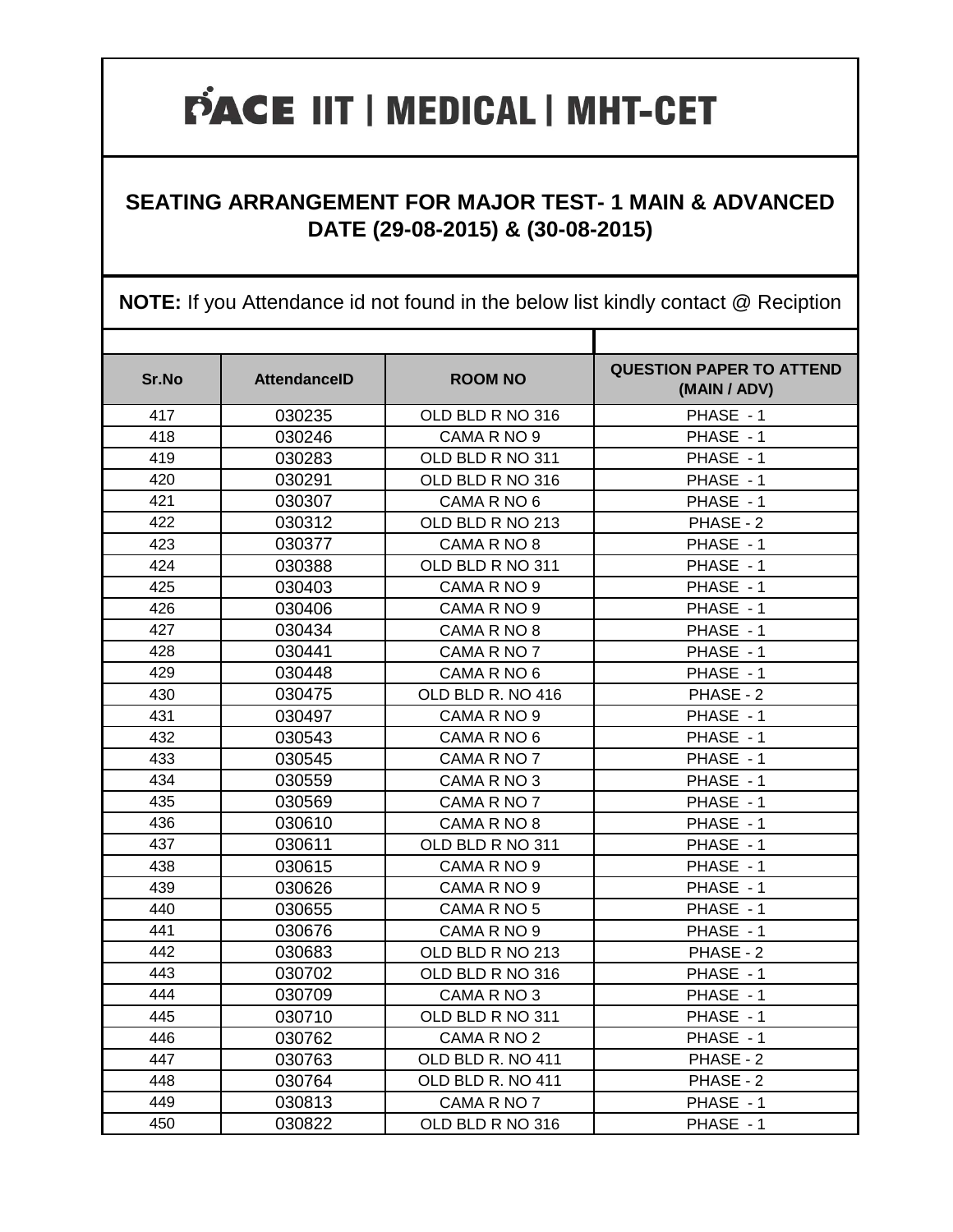#### **SEATING ARRANGEMENT FOR MAJOR TEST- 1 MAIN & ADVANCED DATE (29-08-2015) & (30-08-2015)**

| Sr.No | <b>AttendanceID</b> | <b>ROOM NO</b>    | <b>QUESTION PAPER TO ATTEND</b><br>(MAIN / ADV) |
|-------|---------------------|-------------------|-------------------------------------------------|
| 451   | 030849              | CAMA R NO 6       | PHASE - 1                                       |
| 452   | 030932              | CAMA R NO 8       | PHASE - 1                                       |
| 453   | 030934              | OLD BLD R NO 314  | PHASE - 2                                       |
| 454   | 030954              | CAMA R NO 1       | PHASE - 1                                       |
| 455   | 030955              | CAMA R NO 8       | PHASE - 1                                       |
| 456   | 030994              | CAMA R NO 5       | PHASE - 1                                       |
| 457   | 031001              | OLD BLD R NO 316  | PHASE - 1                                       |
| 458   | 031002              | OLD BLD R NO 311  | PHASE - 1                                       |
| 459   | 031024              | CAMA R NO 5       | PHASE - 1                                       |
| 460   | 031033              | CAMA R NO 2       | PHASE - 1                                       |
| 461   | 031058              | CAMA R NO 5       | PHASE - 1                                       |
| 462   | 031062              | CAMA R NO 6       | PHASE - 1                                       |
| 463   | 031071              | OLD BLD R. NO 411 | PHASE - 2                                       |
| 464   | 031078              | CAMA R NO 2       | PHASE - 1                                       |
| 465   | 031083              | OLD BLD R. NO 416 | PHASE - 2                                       |
| 466   | 031088              | OLD BLD R NO 314  | PHASE - 2                                       |
| 467   | 031093              | CAMA R NO 9       | PHASE - 1                                       |
| 468   | 031102              | OLD BLD R. NO 411 | PHASE - 2                                       |
| 469   | 031116              | CAMA R NO 5       | PHASE - 1                                       |
| 470   | 031122              | OLD BLD R. NO 416 | PHASE - 2                                       |
| 471   | 031124              | OLD BLD R NO 314  | PHASE - 2                                       |
| 472   | 031147              | CAMA R NO 5       | PHASE - 1                                       |
| 473   | 031148              | CAMA R NO 5       | PHASE - 1                                       |
| 474   | 031149              | CAMA R NO 7       | PHASE - 1                                       |
| 475   | 031189              | CAMA R NO 3       | PHASE - 1                                       |
| 476   | 031197              | OLD BLD R NO 216  | PHASE - 2                                       |
| 477   | 031223              | CAMA R NO 7       | PHASE - 1                                       |
| 478   | 031227              | CAMA R NO 2       | PHASE - 1                                       |
| 479   | 031234              | CAMA R NO 1       | PHASE - 1                                       |
| 480   | 031238              | OLD BLD R. NO 411 | PHASE - 2                                       |
| 481   | 031243              | CAMA R NO 1       | PHASE - 1                                       |
| 482   | 031246              | CAMA R NO 1       | PHASE - 1                                       |
| 483   | 031249              | OLD BLD R NO 314  | PHASE - 2                                       |
| 484   | 031255              | OLD BLD R NO 311  | PHASE - 1                                       |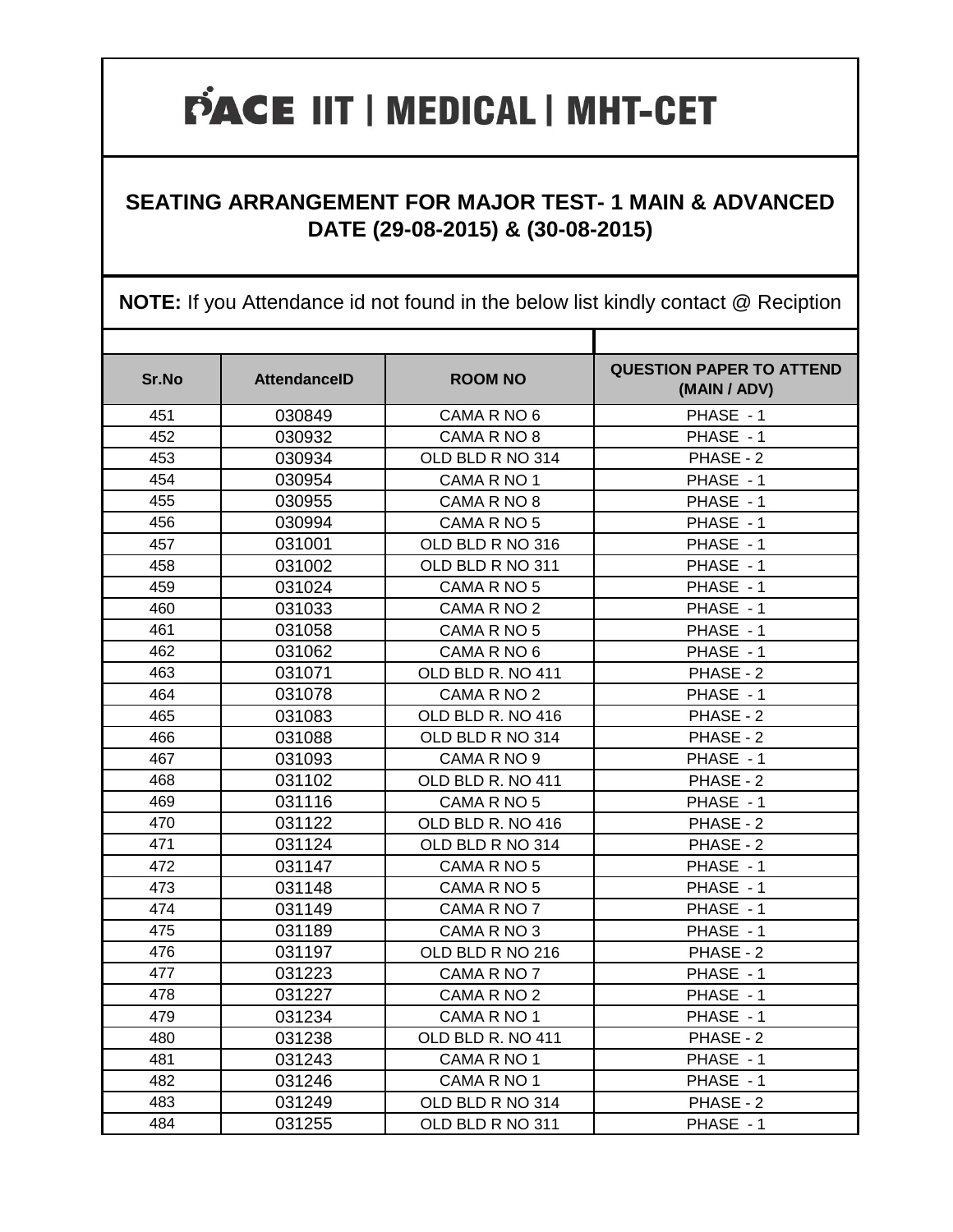#### **SEATING ARRANGEMENT FOR MAJOR TEST- 1 MAIN & ADVANCED DATE (29-08-2015) & (30-08-2015)**

| Sr.No | <b>AttendanceID</b> | <b>ROOM NO</b>    | <b>QUESTION PAPER TO ATTEND</b><br>(MAIN / ADV) |
|-------|---------------------|-------------------|-------------------------------------------------|
| 485   | 031257              | CAMA R NO 3       | PHASE - 1                                       |
| 486   | 031263              | CAMA R NO 3       | PHASE - 1                                       |
| 487   | 031269              | CAMA R NO 6       | PHASE - 1                                       |
| 488   | 031280              | CAMA R NO 5       | PHASE - 1                                       |
| 489   | 031281              | OLD BLD R. NO 411 | PHASE - 2                                       |
| 490   | 031285              | CAMA R NO 1       | PHASE - 1                                       |
| 491   | 031290              | CAMA R NO 6       | PHASE - 1                                       |
| 492   | 031299              | OLD BLD R NO 314  | PHASE - 2                                       |
| 493   | 031301              | CAMA R NO 7       | PHASE - 1                                       |
| 494   | 031311              | CAMA R NO 3       | PHASE - 1                                       |
| 495   | 031317              | OLD BLD R. NO 411 | PHASE - 2                                       |
| 496   | 031322              | OLD BLD R NO 314  | PHASE - 2                                       |
| 497   | 031325              | OLD BLD R. NO 411 | PHASE - 2                                       |
| 498   | 031329              | CAMA R NO 2       | PHASE - 1                                       |
| 499   | 031333              | CAMA R NO 8       | PHASE - 1                                       |
| 500   | 031348              | CAMA R NO 7       | PHASE - 1                                       |
| 501   | 031364              | CAMA R NO 6       | PHASE - 1                                       |
| 502   | 031398              | OLD BLD R. NO 411 | PHASE - 2                                       |
| 503   | 031405              | CAMA R NO 6       | PHASE - 1                                       |
| 504   | 031406              | CAMA R NO 2       | PHASE - 1                                       |
| 505   | 031410              | CAMA R NO 3       | PHASE - 1                                       |
| 506   | 031427              | CAMA R NO 8       | PHASE - 1                                       |
| 507   | 031437              | CAMA R NO 9       | PHASE - 1                                       |
| 508   | 031438              | CAMA R NO 2       | PHASE - 1                                       |
| 509   | 031442              | OLD BLD R. NO 411 | PHASE - 2                                       |
| 510   | 031459              | OLD BLD R NO 311  | PHASE - 1                                       |
| 511   | 031467              | CAMA R NO 7       | PHASE - 1                                       |
| 512   | 031502              | OLD BLD R. NO 411 | PHASE - 2                                       |
| 513   | 031513              | CAMA R NO 7       | PHASE - 1                                       |
| 514   | 031525              | CAMA R NO 7       | PHASE - 1                                       |
| 515   | 031529              | CAMA R NO 3       | PHASE - 1                                       |
| 516   | 031532              | CAMA R NO 3       | PHASE - 1                                       |
| 517   | 031548              | OLD BLD R. NO 411 | PHASE - 2                                       |
| 518   | 031549              | OLD BLD R NO 311  | PHASE - 1                                       |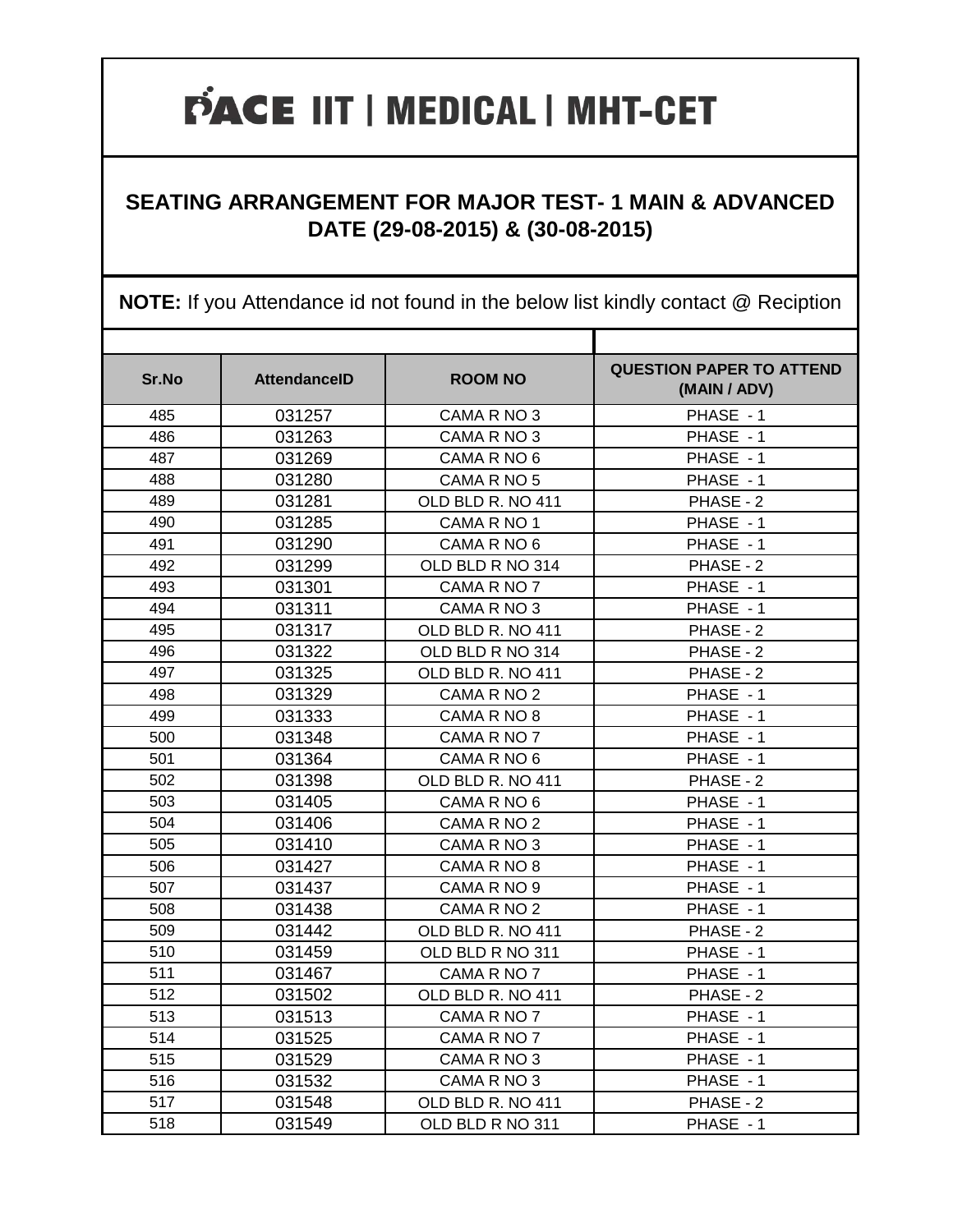#### **SEATING ARRANGEMENT FOR MAJOR TEST- 1 MAIN & ADVANCED DATE (29-08-2015) & (30-08-2015)**

| Sr.No | <b>AttendanceID</b> | <b>ROOM NO</b>   | <b>QUESTION PAPER TO ATTEND</b><br>(MAIN / ADV) |
|-------|---------------------|------------------|-------------------------------------------------|
| 519   | 031551              | CAMA R NO 3      | PHASE - 1                                       |
| 520   | 031558              | CAMA R NO 5      | PHASE - 1                                       |
| 521   | 031593              | OLD BLD R NO 213 | PHASE - 2                                       |
| 522   | 031595              | OLD BLD R NO 213 | PHASE - 2                                       |
| 523   | 031600              | CAMA R NO 9      | PHASE - 1                                       |
| 524   | 031606              | CAMA R NO 3      | PHASE - 1                                       |
| 525   | 031609              | CAMA R NO 6      | PHASE - 1                                       |
| 526   | 031621              | CAMA R NO 1      | PHASE - 1                                       |
| 527   | 031623              | CAMA R NO 9      | PHASE - 1                                       |
| 528   | 031625              | CAMA R NO 3      | PHASE - 1                                       |
| 529   | 031638              | CAMA R NO 9      | PHASE - 1                                       |
| 530   | 031656              | CAMA R NO 8      | PHASE - 1                                       |
| 531   | 031681              | CAMA R NO 9      | PHASE - 1                                       |
| 532   | 031733              | OLD BLD R NO 314 | PHASE - 2                                       |
| 533   | 031736              | CAMA R NO 5      | PHASE - 1                                       |
| 534   | 031762              | OLD BLD R NO 311 | PHASE - 1                                       |
| 535   | 031766              | CAMA R NO 6      | PHASE - 1                                       |
| 536   | 031781              | CAMA R NO 3      | PHASE - 1                                       |
| 537   | 031800              | OLD BLD R NO 213 | PHASE - 2                                       |
| 538   | 031819              | OLD BLD R NO 314 | PHASE - 2                                       |
| 539   | 031820              | OLD BLD R NO 314 | PHASE - 2                                       |
| 540   | 031827              | CAMA R NO 9      | PHASE - 1                                       |
| 541   | 031830              | OLD BLD R NO 213 | PHASE - 2                                       |
| 542   | 031831              | OLD BLD R NO 314 | PHASE - 2                                       |
| 543   | 031868              | CAMA R NO 7      | PHASE - 1                                       |
| 544   | 031872              | CAMA R NO 6      | PHASE - 1                                       |
| 545   | 031955              | CAMA R NO 3      | PHASE - 1                                       |
| 546   | 031956              | CAMA R NO 5      | PHASE - 1                                       |
| 547   | 031957              | OLD BLD R NO 311 | PHASE - 1                                       |
| 548   | 031959              | CAMA R NO 2      | PHASE - 1                                       |
| 549   | 032044              | CAMA R NO 5      | PHASE - 1                                       |
| 550   | 032047              | OLD BLD R NO 213 | PHASE - 2                                       |
| 551   | 032048              | OLD BLD R NO 316 | PHASE - 1                                       |
| 552   | 032077              | CAMA R NO 1      | PHASE - 1                                       |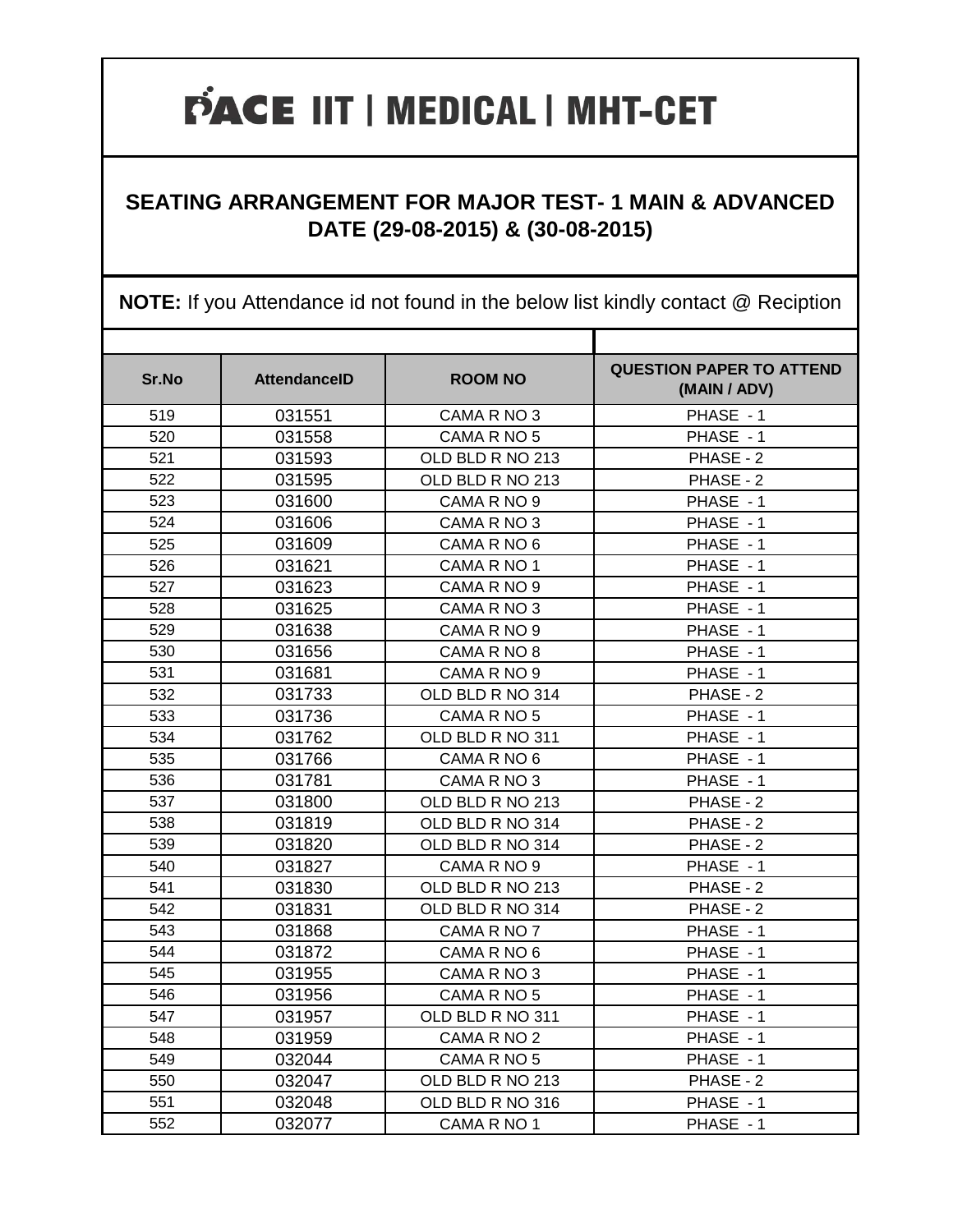#### **SEATING ARRANGEMENT FOR MAJOR TEST- 1 MAIN & ADVANCED DATE (29-08-2015) & (30-08-2015)**

| Sr.No | <b>AttendanceID</b> | <b>ROOM NO</b>    | <b>QUESTION PAPER TO ATTEND</b><br>(MAIN / ADV) |
|-------|---------------------|-------------------|-------------------------------------------------|
| 553   | 032080              | CAMA R NO 3       | PHASE - 1                                       |
| 554   | 032085              | OLD BLD R NO 213  | PHASE - 2                                       |
| 555   | 032101              | OLD BLD R NO 316  | PHASE - 1                                       |
| 556   | 032103              | CAMA R NO 7       | PHASE - 1                                       |
| 557   | 032104              | CAMA R NO 7       | PHASE - 1                                       |
| 558   | 032121              | CAMA R NO 1       | PHASE - 1                                       |
| 559   | 032124              | OLD BLD R NO 213  | PHASE - 2                                       |
| 560   | 032126              | CAMA R NO 6       | PHASE - 1                                       |
| 561   | 032129              | CAMA R NO 6       | PHASE - 1                                       |
| 562   | 032138              | CAMA R NO 1       | PHASE - 1                                       |
| 563   | 032142              | OLD BLD R NO 213  | PHASE - 2                                       |
| 564   | 032144              | CAMA R NO 7       | PHASE - 1                                       |
| 565   | 032146              | OLD BLD R NO 316  | PHASE - 1                                       |
| 566   | 032147              | OLD BLD R NO 314  | PHASE - 2                                       |
| 567   | 032150              | CAMA R NO 6       | PHASE - 1                                       |
| 568   | 032152              | OLD BLD R NO 316  | PHASE - 1                                       |
| 569   | 032154              | CAMA R NO 9       | PHASE - 1                                       |
| 570   | 032156              | OLD BLD R. NO 416 | PHASE - 2                                       |
| 571   | 032160              | CAMA R NO 2       | PHASE - 1                                       |
| 572   | 032166              | OLD BLD R NO 216  | PHASE - 2                                       |
| 573   | 032172              | OLD BLD R NO 314  | PHASE - 2                                       |
| 574   | 032179              | CAMA R NO 8       | PHASE - 1                                       |
| 575   | 032182              | OLD BLD R NO 311  | PHASE - 1                                       |
| 576   | 032197              | CAMA R NO 6       | PHASE - 1                                       |
| 577   | 032204              | CAMA R NO 9       | PHASE - 1                                       |
| 578   | 032209              | CAMA R NO 6       | PHASE - 1                                       |
| 579   | 032214              | OLD BLD R NO 213  | PHASE - 2                                       |
| 580   | 032216              | CAMA R NO 2       | PHASE - 1                                       |
| 581   | 032218              | CAMA R NO 1       | PHASE - 1                                       |
| 582   | 032230              | OLD BLD R NO 314  | PHASE - 2                                       |
| 583   | 032235              | CAMA R NO 7       | PHASE - 1                                       |
| 584   | 032238              | CAMA R NO 6       | PHASE - 1                                       |
| 585   | 032242              | OLD BLD R NO 216  | PHASE - 2                                       |
| 586   | 032243              | OLD BLD R. NO 416 | PHASE - 2                                       |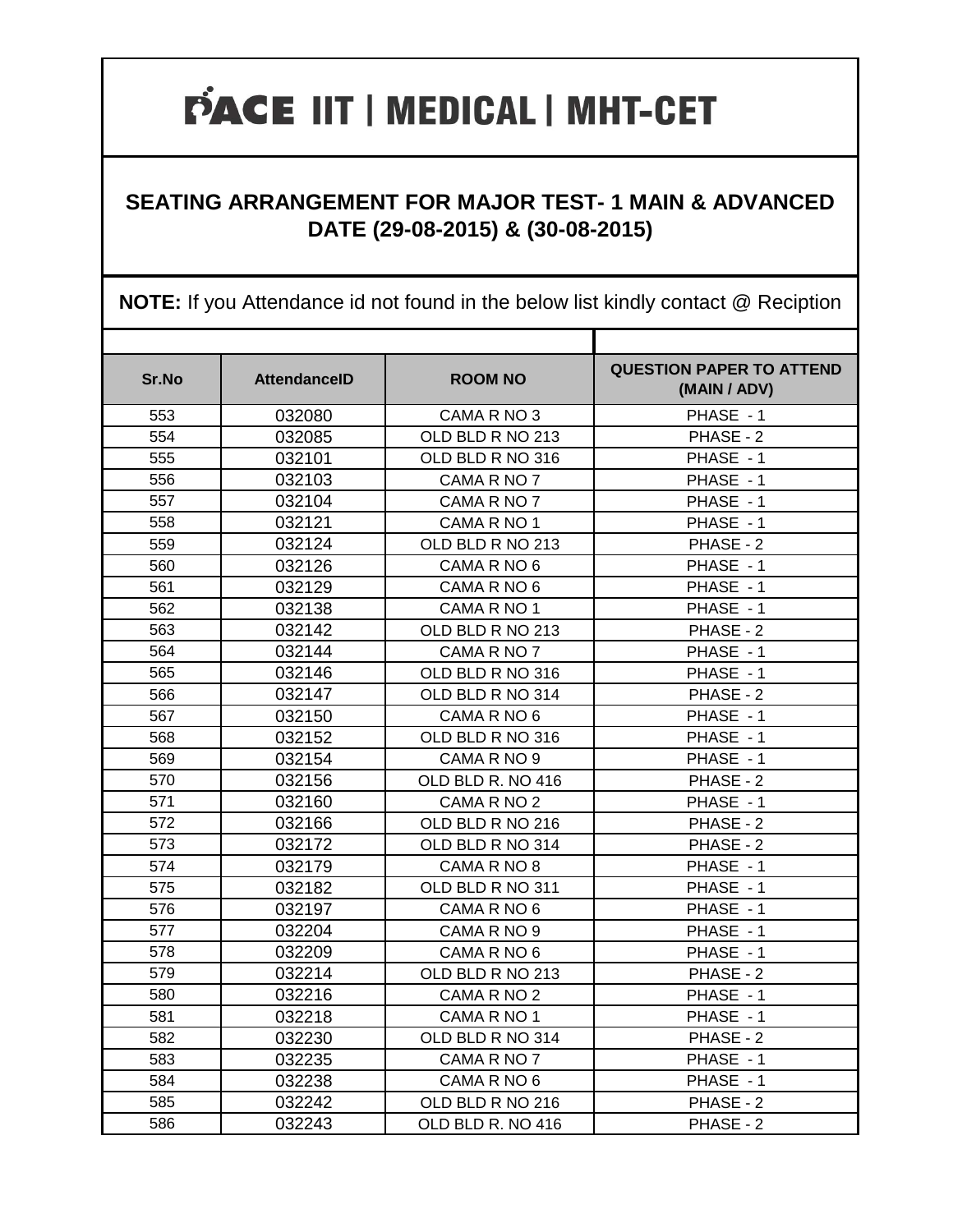#### **SEATING ARRANGEMENT FOR MAJOR TEST- 1 MAIN & ADVANCED DATE (29-08-2015) & (30-08-2015)**

| Sr.No | <b>AttendanceID</b> | <b>ROOM NO</b>    | <b>QUESTION PAPER TO ATTEND</b><br>(MAIN / ADV) |
|-------|---------------------|-------------------|-------------------------------------------------|
| 587   | 032247              | OLD BLD R NO 314  | PHASE - 2                                       |
| 588   | 032249              | OLD BLD R NO 213  | PHASE - 2                                       |
| 589   | 032254              | CAMA R NO 2       | PHASE - 1                                       |
| 590   | 032255              | CAMA R NO 9       | PHASE - 1                                       |
| 591   | 032258              | OLD BLD R NO 316  | PHASE - 1                                       |
| 592   | 032259              | OLD BLD R NO 213  | PHASE - 2                                       |
| 593   | 032263              | OLD BLD R. NO 416 | PHASE - 2                                       |
| 594   | 032264              | OLD BLD R NO 314  | PHASE - 2                                       |
| 595   | 032269              | OLD BLD R NO 213  | PHASE - 2                                       |
| 596   | 032270              | OLD BLD R NO 213  | PHASE - 2                                       |
| 597   | 032281              | OLD BLD R NO 314  | PHASE - 2                                       |
| 598   | 032286              | OLD BLD R NO 213  | PHASE - 2                                       |
| 599   | 032288              | OLD BLD R. NO 411 | PHASE - 2                                       |
| 600   | 032294              | OLD BLD R NO 216  | PHASE - 2                                       |
| 601   | 032296              | CAMA R NO 6       | PHASE - 1                                       |
| 602   | 032304              | OLD BLD R NO 213  | PHASE - 2                                       |
| 603   | 032305              | OLD BLD R. NO 416 | PHASE - 2                                       |
| 604   | 032310              | OLD BLD R. NO 411 | PHASE - 2                                       |
| 605   | 032319              | OLD BLD R NO 314  | PHASE - 2                                       |
| 606   | 032320              | CAMA R NO 6       | PHASE - 1                                       |
| 607   | 032323              | OLD BLD R. NO 416 | PHASE - 2                                       |
| 608   | 032329              | CAMA R NO 8       | PHASE - 1                                       |
| 609   | 032338              | OLD BLD R. NO 411 | PHASE - 2                                       |
| 610   | 032361              | OLD BLD R NO 314  | PHASE - 2                                       |
| 611   | 032380              | CAMA R NO 3       | PHASE - 1                                       |
| 612   | 032394              | OLD BLD R. NO 411 | PHASE - 2                                       |
| 613   | 032395              | OLD BLD R NO 314  | PHASE - 2                                       |
| 614   | 032420              | OLD BLD R NO 314  | PHASE - 2                                       |
| 615   | 032431              | OLD BLD R NO 316  | PHASE - 1                                       |
| 616   | 032468              | OLD BLD R NO 216  | PHASE - 2                                       |
| 617   | 032470              | CAMA R NO 1       | PHASE - 1                                       |
| 618   | 032485              | OLD BLD R NO 213  | PHASE - 2                                       |
| 619   | 032534              | OLD BLD R NO 213  | PHASE - 2                                       |
| 620   | 032547              | OLD BLD R. NO 416 | PHASE - 2                                       |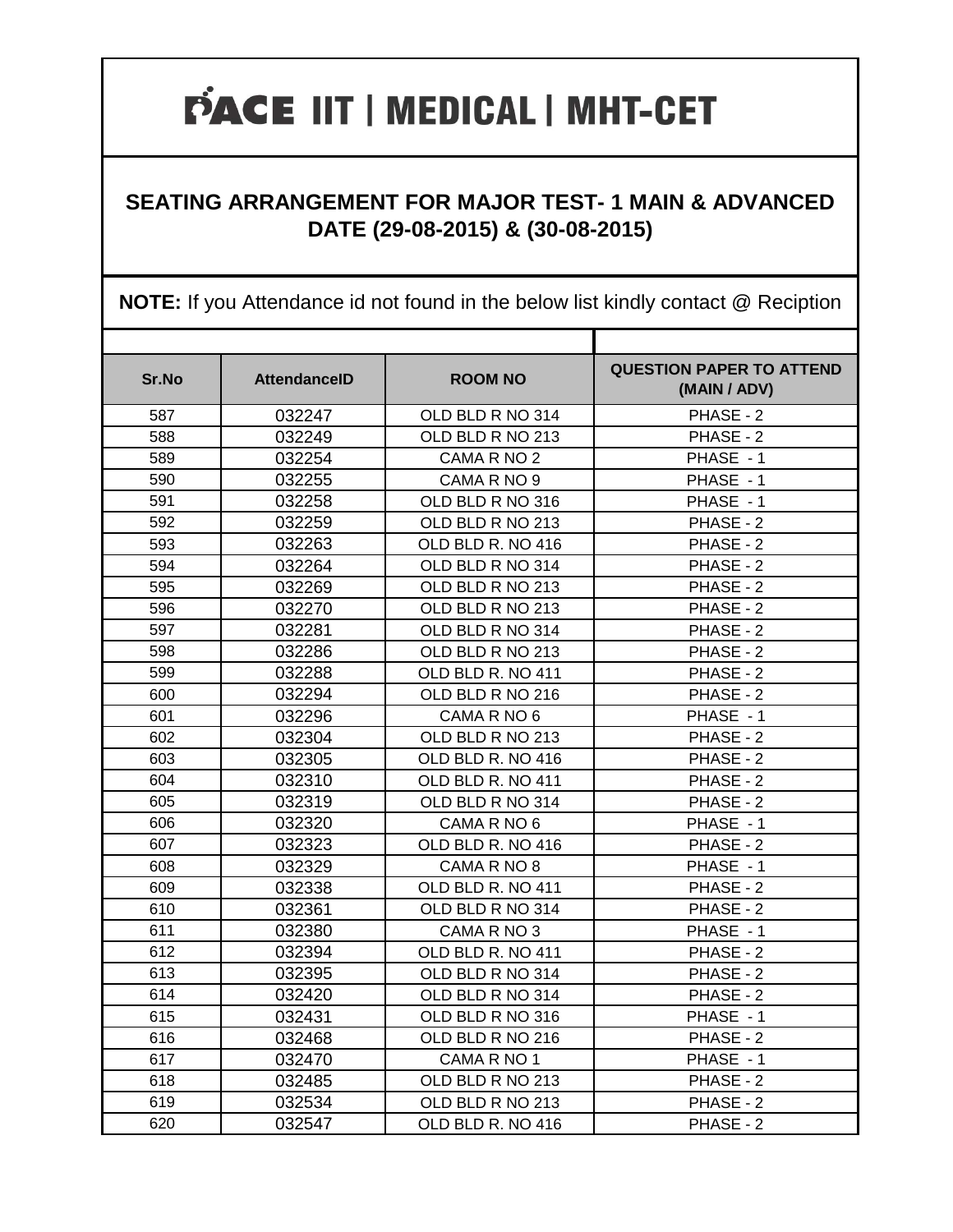#### **SEATING ARRANGEMENT FOR MAJOR TEST- 1 MAIN & ADVANCED DATE (29-08-2015) & (30-08-2015)**

| Sr.No | <b>AttendanceID</b> | <b>ROOM NO</b>    | <b>QUESTION PAPER TO ATTEND</b><br>(MAIN / ADV) |
|-------|---------------------|-------------------|-------------------------------------------------|
| 621   | 032555              | OLD BLD R NO 213  | PHASE - 2                                       |
| 622   | 032565              | OLD BLD R NO 213  | PHASE - 2                                       |
| 623   | 032584              | OLD BLD R. NO 411 | PHASE - 2                                       |
| 624   | 032585              | CAMA R NO 7       | PHASE - 1                                       |
| 625   | 032613              | CAMA R NO 9       | PHASE - 1                                       |
| 626   | 032616              | CAMA R NO 7       | PHASE - 1                                       |
| 627   | 032629              | CAMA R NO 3       | PHASE - 1                                       |
| 628   | 032643              | OLD BLD R NO 314  | PHASE - 2                                       |
| 629   | 032654              | OLD BLD R NO 316  | PHASE - 1                                       |
| 630   | 032668              | OLD BLD R NO 314  | PHASE - 2                                       |
| 631   | 032680              | OLD BLD R NO 314  | PHASE - 2                                       |
| 632   | 032720              | OLD BLD R. NO 411 | PHASE - 2                                       |
| 633   | 032723              | CAMA R NO 5       | PHASE - 1                                       |
| 634   | 032742              | OLD BLD R NO 316  | PHASE - 1                                       |
| 635   | 032758              | CAMA R NO 9       | PHASE - 1                                       |
| 636   | 032765              | OLD BLD R NO 314  | PHASE - 2                                       |
| 637   | 032783              | OLD BLD R. NO 411 | PHASE - 2                                       |
| 638   | 032797              | OLD BLD R. NO 411 | PHASE - 2                                       |
| 639   | 032800              | CAMA R NO 3       | PHASE - 1                                       |
| 640   | 032830              | CAMA R NO 1       | PHASE - 1                                       |
| 641   | 032833              | OLD BLD R NO 316  | PHASE - 1                                       |
| 642   | 032838              | OLD BLD R NO 314  | PHASE - 2                                       |
| 643   | 032839              | OLD BLD R NO 314  | PHASE - 2                                       |
| 644   | 032842              | OLD BLD R NO 314  | PHASE - 2                                       |
| 645   | 032844              | OLD BLD R NO 316  | PHASE - 1                                       |
| 646   | 032848              | CAMA R NO 9       | PHASE - 1                                       |
| 647   | 032863              | CAMA R NO 7       | PHASE - 1                                       |
| 648   | 032902              | OLD BLD R. NO 411 | PHASE - 2                                       |
| 649   | 032913              | CAMA R NO 8       | PHASE - 1                                       |
| 650   | 032948              | OLD BLD R. NO 416 | PHASE - 2                                       |
| 651   | 032958              | OLD BLD R NO 216  | PHASE - 2                                       |
| 652   | 032971              | CAMA R NO 8       | PHASE - 1                                       |
| 653   | 033003              | OLD BLD R. NO 416 | PHASE - 2                                       |
| 654   | 033040              | OLD BLD R. NO 416 | PHASE - 2                                       |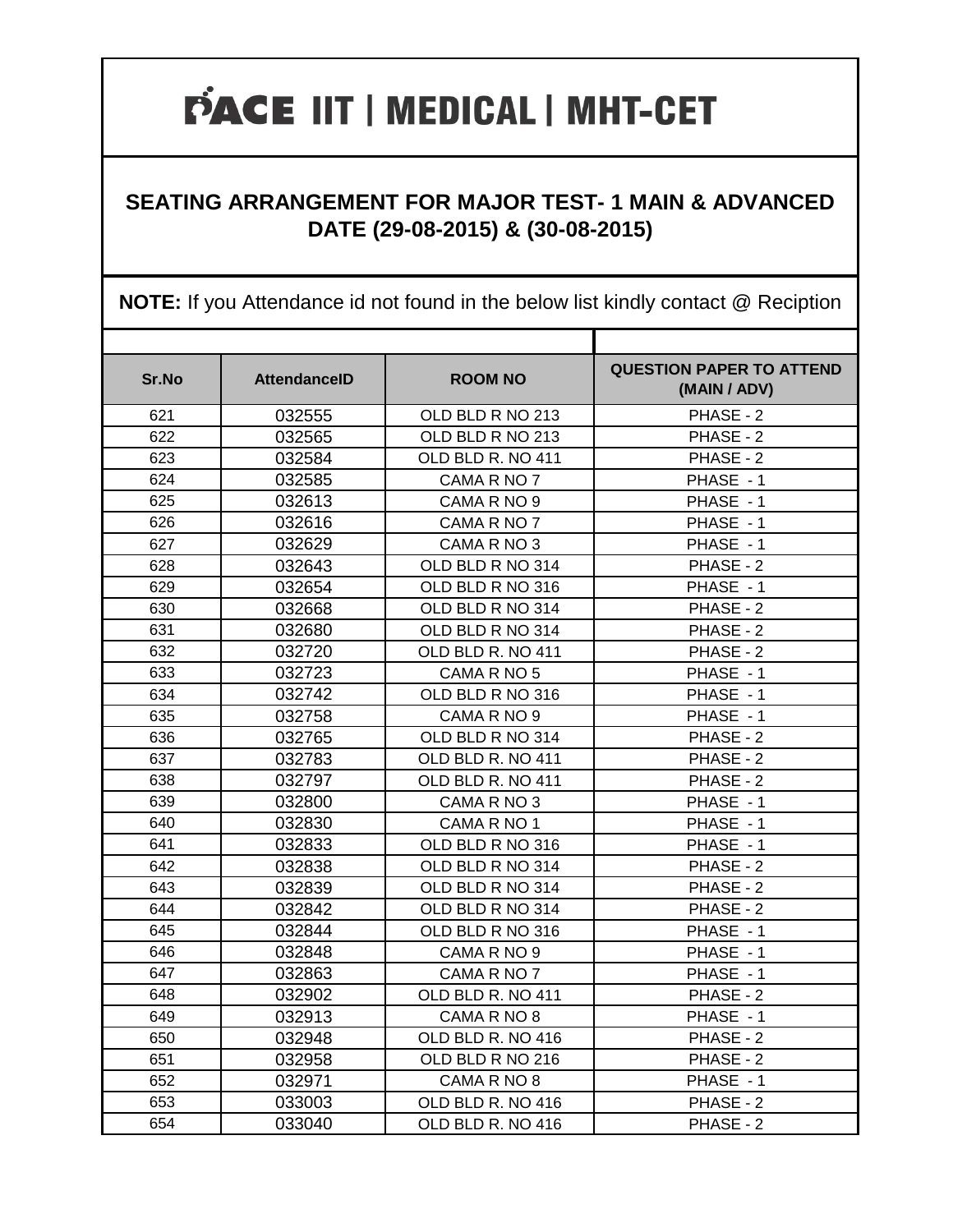#### **SEATING ARRANGEMENT FOR MAJOR TEST- 1 MAIN & ADVANCED DATE (29-08-2015) & (30-08-2015)**

| Sr.No | <b>AttendanceID</b> | <b>ROOM NO</b>    | <b>QUESTION PAPER TO ATTEND</b><br>(MAIN / ADV) |
|-------|---------------------|-------------------|-------------------------------------------------|
| 655   | 033078              | OLD BLD R NO 213  | PHASE - 2                                       |
| 656   | 033109              | OLD BLD R NO 314  | PHASE - 2                                       |
| 657   | 033173              | OLD BLD R NO 213  | PHASE - 2                                       |
| 658   | 033190              | OLD BLD R. NO 416 | PHASE - 2                                       |
| 659   | 033193              | OLD BLD R NO 213  | PHASE - 2                                       |
| 660   | 033198              | OLD BLD R NO 317  | PHASE - 2                                       |
| 661   | 033219              | OLD BLD R NO 216  | PHASE - 2                                       |
| 662   | 033231              | OLD BLD R NO 213  | PHASE - 2                                       |
| 663   | 033238              | OLD BLD R NO 314  | PHASE - 2                                       |
| 664   | 033252              | OLD BLD R NO 213  | PHASE - 2                                       |
| 665   | 033256              | OLD BLD R NO 213  | PHASE - 2                                       |
| 666   | 033264              | OLD BLD R NO 216  | PHASE - 2                                       |
| 667   | 033272              | OLD BLD R NO 216  | PHASE - 2                                       |
| 668   | 033273              | OLD BLD R NO 314  | PHASE - 2                                       |
| 669   | 033312              | OLD BLD R NO 216  | PHASE - 2                                       |
| 670   | 033321              | OLD BLD R NO 216  | PHASE - 2                                       |
| 671   | 033329              | OLD BLD R. NO 416 | PHASE - 2                                       |
| 672   | 033330              | OLD BLD R. NO 411 | PHASE - 2                                       |
| 673   | 033341              | OLD BLD R NO 216  | PHASE - 2                                       |
| 674   | 033348              | OLD BLD R NO 216  | PHASE - 2                                       |
| 675   | 033350              | OLD BLD R NO 216  | PHASE - 2                                       |
| 676   | 033355              | OLD BLD R. NO 416 | PHASE - 2                                       |
| 677   | 033360              | OLD BLD R. NO 416 | PHASE - 2                                       |
| 678   | 033361              | OLD BLD R NO 314  | PHASE - 2                                       |
| 679   | 033370              | OLD BLD R. NO 416 | PHASE - 2                                       |
| 680   | 033383              | OLD BLD R NO 216  | PHASE - 2                                       |
| 681   | 033402              | OLD BLD R NO 314  | PHASE - 2                                       |
| 682   | 033403              | OLD BLD R NO 216  | PHASE - 2                                       |
| 683   | 033404              | OLD BLD R NO 216  | PHASE - 2                                       |
| 684   | 033408              | OLD BLD R NO 216  | PHASE - 2                                       |
| 685   | 033414              | OLD BLD R NO 216  | PHASE - 2                                       |
| 686   | 033418              | OLD BLD R NO 216  | PHASE - 2                                       |
| 687   | 033429              | OLD BLD R NO 216  | PHASE - 2                                       |
| 688   | 033431              | OLD BLD R. NO 416 | PHASE - 2                                       |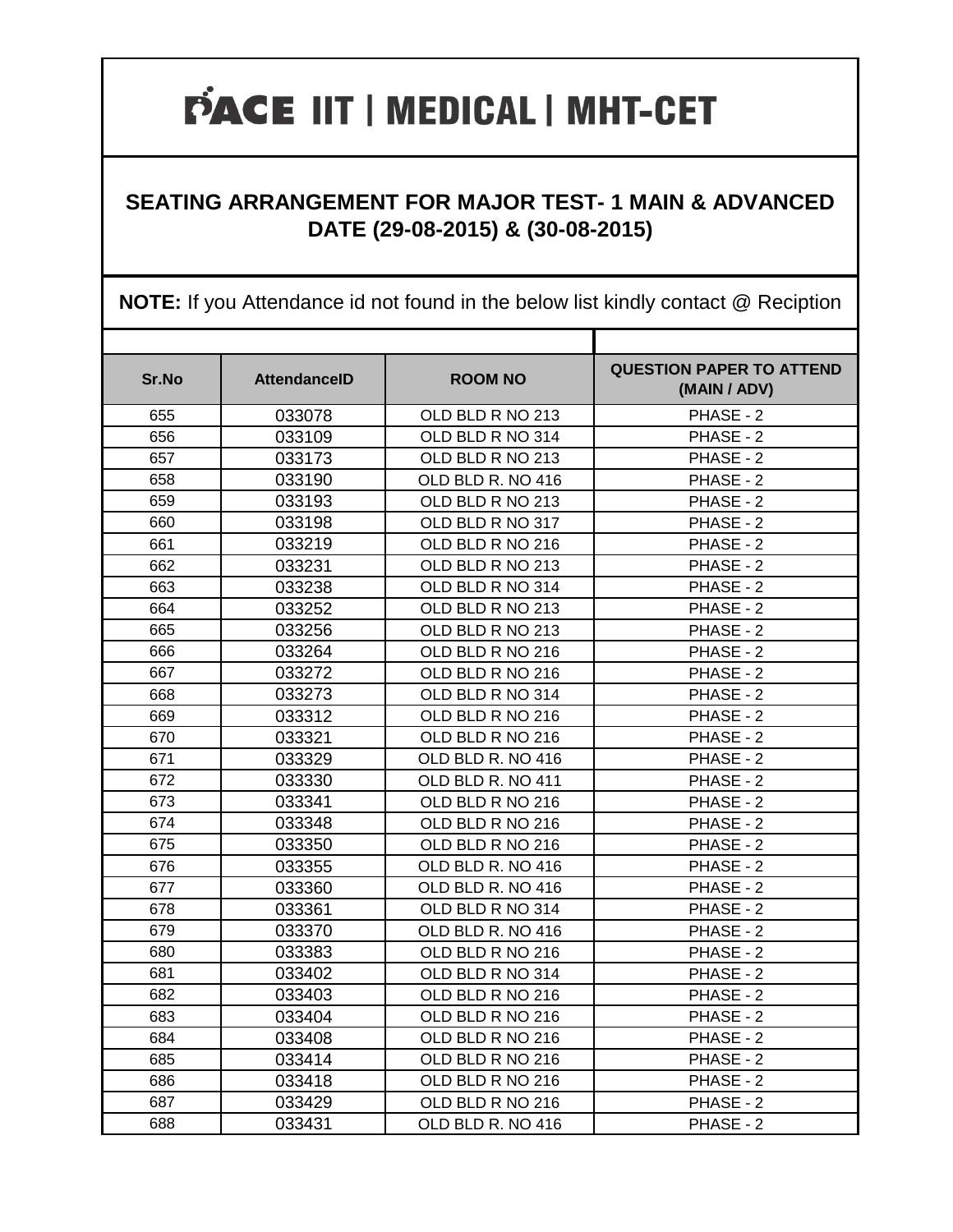#### **SEATING ARRANGEMENT FOR MAJOR TEST- 1 MAIN & ADVANCED DATE (29-08-2015) & (30-08-2015)**

| Sr.No | <b>AttendanceID</b> | <b>ROOM NO</b>    | <b>QUESTION PAPER TO ATTEND</b><br>(MAIN / ADV) |
|-------|---------------------|-------------------|-------------------------------------------------|
| 689   | 033435              | OLD BLD R. NO 416 | PHASE - 2                                       |
| 690   | 033444              | OLD BLD R NO 216  | PHASE - 2                                       |
| 691   | 033447              | OLD BLD R NO 216  | PHASE - 2                                       |
| 692   | 033466              | OLD BLD R NO 216  | PHASE - 2                                       |
| 693   | 033469              | OLD BLD R. NO 416 | PHASE - 2                                       |
| 694   | 033481              | OLD BLD R. NO 416 | PHASE - 2                                       |
| 695   | 033482              | OLD BLD R. NO 416 | PHASE - 2                                       |
| 696   | 033483              | OLD BLD R NO 216  | PHASE - 2                                       |
| 697   | 033485              | OLD BLD R. NO 416 | PHASE - 2                                       |
| 698   | 033491              | OLD BLD R NO 213  | PHASE - 2                                       |
| 699   | 033493              | OLD BLD R. NO 416 | PHASE - 2                                       |
| 700   | 033494              | OLD BLD R NO 314  | PHASE - 2                                       |
| 701   | 033512              | OLD BLD R NO 216  | PHASE - 2                                       |
| 702   | 033519              | OLD BLD R NO 314  | PHASE - 2                                       |
| 703   | 033522              | OLD BLD R. NO 416 | PHASE - 2                                       |
| 704   | 033527              | OLD BLD R NO 216  | PHASE - 2                                       |
| 705   | 033534              | OLD BLD R. NO 416 | PHASE - 2                                       |
| 706   | 033556              | OLD BLD R NO 216  | PHASE - 2                                       |
| 707   | 033573              | OLD BLD R NO 216  | PHASE - 2                                       |
| 708   | 033666              | OLD BLD R NO 216  | PHASE - 2                                       |
| 709   | 033680              | OLD BLD R NO 216  | PHASE - 2                                       |
| 710   | 033682              | OLD BLD R NO 216  | PHASE - 2                                       |
| 711   | 033689              | OLD BLD R. NO 411 | PHASE - 2                                       |
| 712   | 033695              | OLD BLD R NO 216  | PHASE - 2                                       |
| 713   | 033699              | OLD BLD R. NO 416 | PHASE - 2                                       |
| 714   | 033705              | OLD BLD R NO 314  | PHASE - 2                                       |
| 715   | 033710              | OLD BLD R NO 314  | PHASE - 2                                       |
| 716   | 033711              | OLD BLD R NO 216  | PHASE - 2                                       |
| 717   | 033712              | OLD BLD R NO 216  | PHASE - 2                                       |
| 718   | 033714              | OLD BLD R NO 314  | PHASE - 2                                       |
| 719   | 033721              | OLD BLD R NO 213  | PHASE - 2                                       |
| 720   | 033735              | OLD BLD R NO 213  | PHASE - 2                                       |
| 721   | 033750              | OLD BLD R NO 314  | PHASE - 2                                       |
| 722   | 033758              | OLD BLD R NO 216  | PHASE - 2                                       |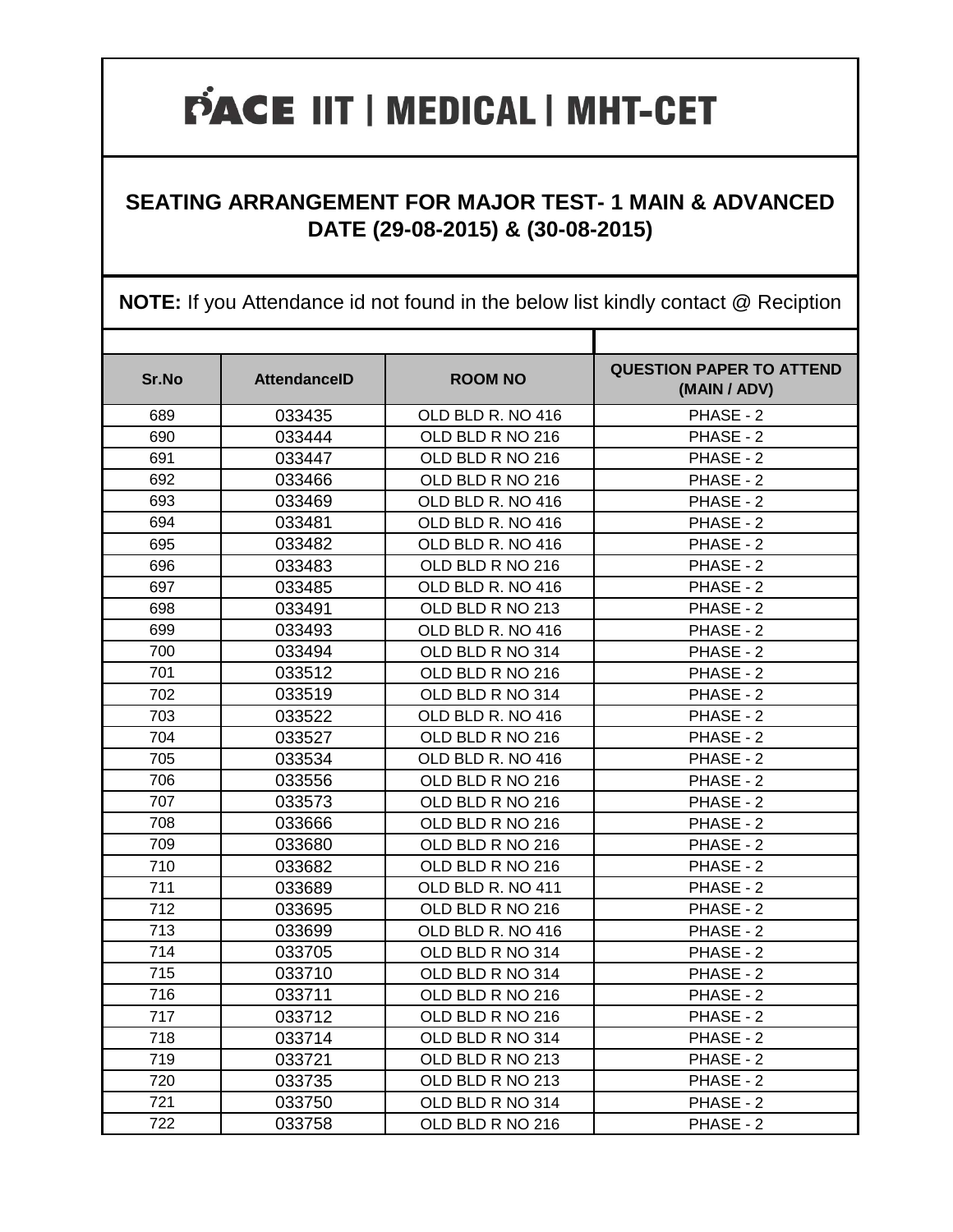#### **SEATING ARRANGEMENT FOR MAJOR TEST- 1 MAIN & ADVANCED DATE (29-08-2015) & (30-08-2015)**

| Sr.No | <b>AttendanceID</b> | <b>ROOM NO</b>    | <b>QUESTION PAPER TO ATTEND</b><br>(MAIN / ADV) |
|-------|---------------------|-------------------|-------------------------------------------------|
| 723   | 033767              | OLD BLD R NO 216  | PHASE - 2                                       |
| 724   | 033789              | OLD BLD R NO 314  | PHASE - 2                                       |
| 725   | 033799              | OLD BLD R NO 216  | PHASE - 2                                       |
| 726   | 033801              | OLD BLD R NO 314  | PHASE - 2                                       |
| 727   | 033806              | OLD BLD R. NO 416 | PHASE - 2                                       |
| 728   | 033834              | OLD BLD R. NO 416 | PHASE - 2                                       |
| 729   | 033836              | OLD BLD R NO 314  | PHASE - 2                                       |
| 730   | 033839              | OLD BLD R NO 314  | PHASE - 2                                       |
| 731   | 033841              | OLD BLD R NO 216  | PHASE - 2                                       |
| 732   | 033845              | OLD BLD R NO 216  | PHASE - 2                                       |
| 733   | 033866              | OLD BLD R NO 317  | PHASE - 2                                       |
| 734   | 033867              | OLD BLD R NO 216  | PHASE - 2                                       |
| 735   | 033927              | OLD BLD R. NO 416 | PHASE - 2                                       |
| 736   | 033938              | OLD BLD R NO 314  | PHASE - 2                                       |
| 737   | 033942              | OLD BLD R NO 213  | PHASE - 2                                       |
| 738   | 033963              | OLD BLD R NO 216  | PHASE - 2                                       |
| 739   | 033964              | OLD BLD R NO 216  | PHASE - 2                                       |
| 740   | 033966              | OLD BLD R NO 216  | PHASE - 2                                       |
| 741   | 033973              | OLD BLD R NO 216  | PHASE - 2                                       |
| 742   | 033982              | OLD BLD R NO 216  | PHASE - 2                                       |
| 743   | 033988              | OLD BLD R NO 216  | PHASE - 2                                       |
| 744   | 034009              | OLD BLD R. NO 416 | PHASE - 2                                       |
| 745   | 034078              | OLD BLD R NO 216  | PHASE - 2                                       |
| 746   | 034080              | OLD BLD R NO 317  | PHASE - 2                                       |
| 747   | 034088              | OLD BLD R NO 317  | PHASE - 2                                       |
| 748   | 034107              | OLD BLD R NO 317  | PHASE - 2                                       |
| 749   | 034111              | OLD BLD R NO 314  | PHASE - 2                                       |
| 750   | 034207              | OLD BLD R NO 317  | PHASE - 2                                       |
| 751   | 034232              | OLD BLD R NO 317  | PHASE - 2                                       |
| 752   | 034233              | OLD BLD R NO 317  | PHASE - 2                                       |
| 753   | 034236              | OLD BLD R NO 216  | PHASE - 2                                       |
| 754   | 034241              | OLD BLD R NO 317  | PHASE - 2                                       |
| 755   | 034246              | OLD BLD R NO 216  | PHASE - 2                                       |
| 756   | 034250              | OLD BLD R NO 317  | PHASE - 2                                       |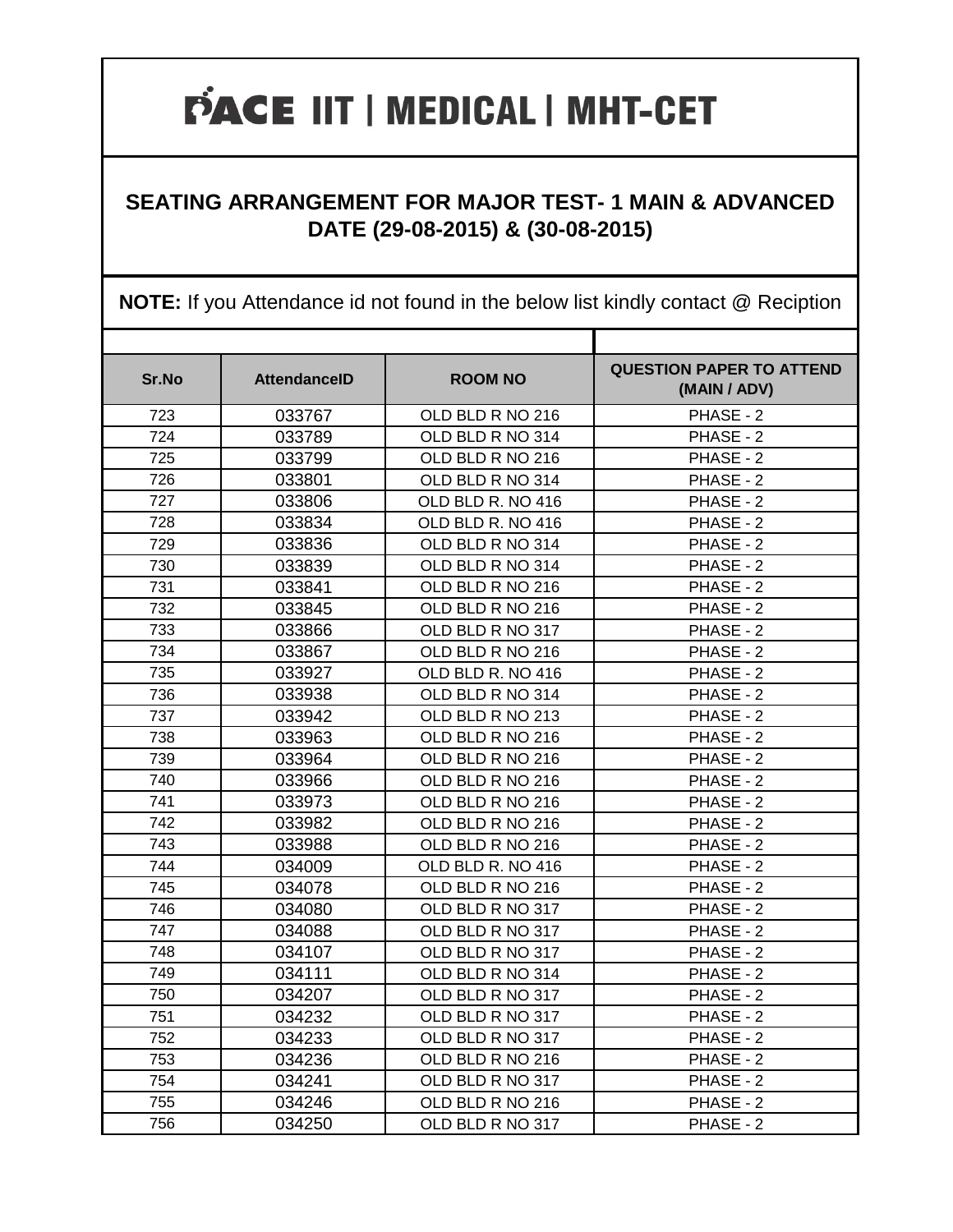#### **SEATING ARRANGEMENT FOR MAJOR TEST- 1 MAIN & ADVANCED DATE (29-08-2015) & (30-08-2015)**

| Sr.No | <b>AttendanceID</b> | <b>ROOM NO</b>    | <b>QUESTION PAPER TO ATTEND</b><br>(MAIN / ADV) |
|-------|---------------------|-------------------|-------------------------------------------------|
| 757   | 034257              | OLD BLD R NO 314  | PHASE - 2                                       |
| 758   | 034278              | OLD BLD R NO 314  | PHASE - 2                                       |
| 759   | 034281              | OLD BLD R NO 317  | PHASE - 2                                       |
| 760   | 034295              | OLD BLD R NO 213  | PHASE - 2                                       |
| 761   | 034297              | OLD BLD R NO 317  | PHASE - 2                                       |
| 762   | 034300              | OLD BLD R NO 317  | PHASE - 2                                       |
| 763   | 034303              | OLD BLD R NO 317  | PHASE - 2                                       |
| 764   | 034306              | OLD BLD R. NO 416 | PHASE - 2                                       |
| 765   | 034307              | OLD BLD R NO 314  | PHASE - 2                                       |
| 766   | 034310              | OLD BLD R NO 314  | PHASE - 2                                       |
| 767   | 034323              | OLD BLD R NO 314  | PHASE - 2                                       |
| 768   | 034325              | OLD BLD R NO 317  | PHASE - 2                                       |
| 769   | 034333              | OLD BLD R NO 216  | PHASE - 2                                       |
| 770   | 034334              | OLD BLD R NO 317  | PHASE - 2                                       |
| 771   | 034337              | OLD BLD R NO 317  | PHASE - 2                                       |
| 772   | 034352              | OLD BLD R NO 314  | PHASE - 2                                       |
| 773   | 034373              | OLD BLD R. NO 416 | PHASE - 2                                       |
| 774   | 034395              | OLD BLD R NO 314  | PHASE - 2                                       |
| 775   | 034403              | OLD BLD R NO 314  | PHASE - 2                                       |
| 776   | 034408              | OLD BLD R NO 317  | PHASE - 2                                       |
| 777   | 034449              | OLD BLD R NO 216  | PHASE - 2                                       |
| 778   | 034451              | OLD BLD R NO 213  | PHASE - 2                                       |
| 779   | 034507              | OLD BLD R. NO 416 | PHASE - 2                                       |
| 780   | 034529              | OLD BLD R NO 314  | PHASE - 2                                       |
| 781   | 034552              | OLD BLD R NO 213  | PHASE - 2                                       |
| 782   | 034643              | OLD BLD R NO 213  | PHASE - 2                                       |
| 783   | 034679              | OLD BLD R NO 317  | PHASE - 2                                       |
| 784   | 034718              | OLD BLD R NO 213  | PHASE - 2                                       |
| 785   | 034751              | OLD BLD R NO 314  | PHASE - 2                                       |
| 786   | 034784              | OLD BLD R NO 314  | PHASE - 2                                       |
| 787   | 034840              | OLD BLD R NO 213  | PHASE - 2                                       |
| 788   | 034881              | OLD BLD R NO 213  | PHASE - 2                                       |
| 789   | 035026              | OLD BLD R. NO 416 | PHASE - 2                                       |
| 790   | 035100              | OLD BLD R NO 213  | PHASE - 2                                       |